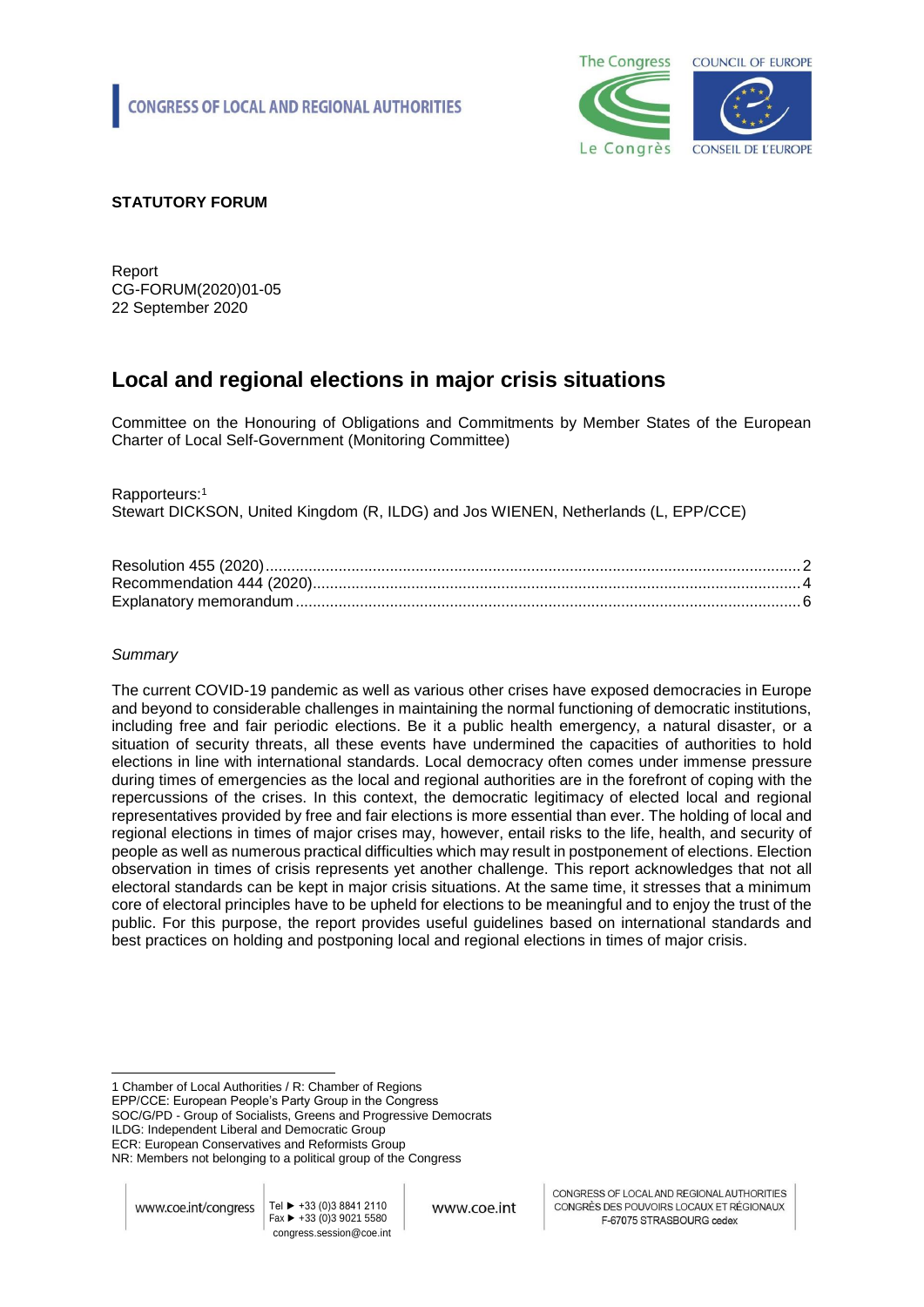# **RESOLUTION 455 (2020)<sup>2</sup>**

1. The Congress of Local and Regional Authorities of the Council of Europe refers, in particular, to:

*a.* The International Covenant on Civil and Political Rights (ICCPR) (1966);

*b.* The International Covenant on Economic, Social and Cultural Rights (ICESCR) (1966);

*c.* The European Convention for the Protection of Human Rights and Fundamental Freedoms (ECHR (1950);

*d.* The Statutory Resolution CM/RES(2020)1 relating to the Congress of Local and Regional Authorities of the Council of Europe and the revised Charter appended thereto, adopted by the Committee of Ministers;

*e.* The European Charter of Local Self-Government (ETS No. 122, 1985) and its Additional Protocol on the right to participate in the affairs of a local authority (ETS No. 207, 2009);

*f.* The Venice Commission Code of Good Practice in Electoral Matters, Opinion 190(2002);

*g.* The Information Document of the Council of Europe Secretary General "Respecting democracy, rule of law and human rights in the framework of the COVID-19 sanitary crisis: A toolkit for member States" (2020);

*h.* The Venice Commission report on Respect for Democracy, Human Rights and the Rule of Law during States of Emergency (2020);

*i*. Recommendation 419(2018) of the Congress of Local and Regional Authorities on Voting rights at local level as an element of successful long-term integration of migrants and IDPs in Europe's municipalities and regions adopted on 6 November 2018.

2. The Congress refers to the COVID-19 pandemic as a perfect example of crisis situation that shows the difficulties states and electoral authorities may be confronted with regarding the decision to hold or postpone elections, at all levels of government, in the face of risks to the life, health and security of the population. It acknowledges that not all electoral standards can be kept in major crisis situations including pandemics, natural disasters or armed conflicts. However, it stresses that a minimum core of electoral principles have to be upheld at all times for elections, including at local and regional level, to be meaningful and to enjoy the trust of the public in a democratic, pluralistic and accountable political environment.

3. Against this background, the Congress points to the role of election observation as an internationally recognised barometer for the assessment of the democratic development of a country. Having been granted the mandate to observe elections at the grassroots' level, it recalls the importance of this confidence-building measure within the set of statutory Congress activities which entails, in particular, the possibility to maintain a platform for dialogue with domestic authorities and to exchange with civil society, media representatives and domestic observers.

4. At the same time, the Congress recognises that major crisis situations may require also a "default strategy" as regards its core activities.

5. In the light of the foregoing, the Congress:

1

*a.* tasks its relevant bodies with developing an alternative strategy for on-site election observation as regards the rapid response to invitations from Council of Europe member States to observe grassroots' elections during major crisis situations while maintaining the integrity of the environment (protection of the health and life of election observers, ensuring safety, respecting domestic rules and mitigating

<sup>2</sup> Debated und adopted by the Statutory Forum on 28 September 2020 (see document CG-FORUM(2020)01-05final, explanatory memorandum), rapporteurs: Stewart DICKSON, United Kingdom (R, ILDG) and Jos WIENEN, Netherlands (L, EPP/CCE).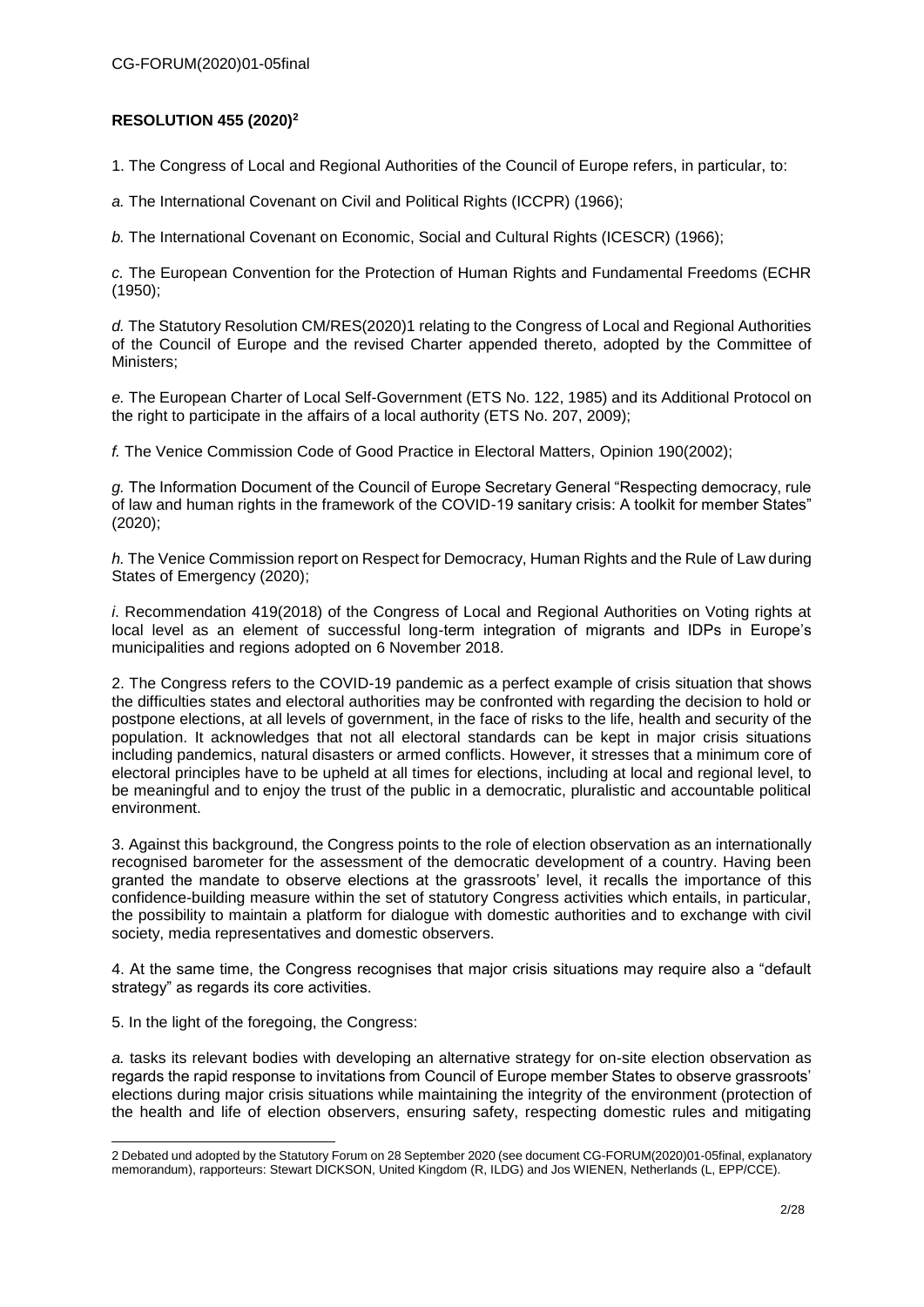measures in place in the countries holding elections as well as in the countries of origin of the Congress election observers);

*b.* underlines that any alternative strategy for on-site election observation will be of a temporary nature only during the duration of a major crisis and is no substitute for a fully-fledged election observation mission in the frame of the statutory activities of the Congress.

6. On the basis of this initial report, the Congress commits itself to continued co-operation with the Committee of Ministers, the Parliamentary Assembly and the Venice Commission as well as with international partner organisations in order to collect, compare and evaluate good practice examples related to elections during the COVID-19 crisis in view of further recommendations with regard to the local and regional level of government.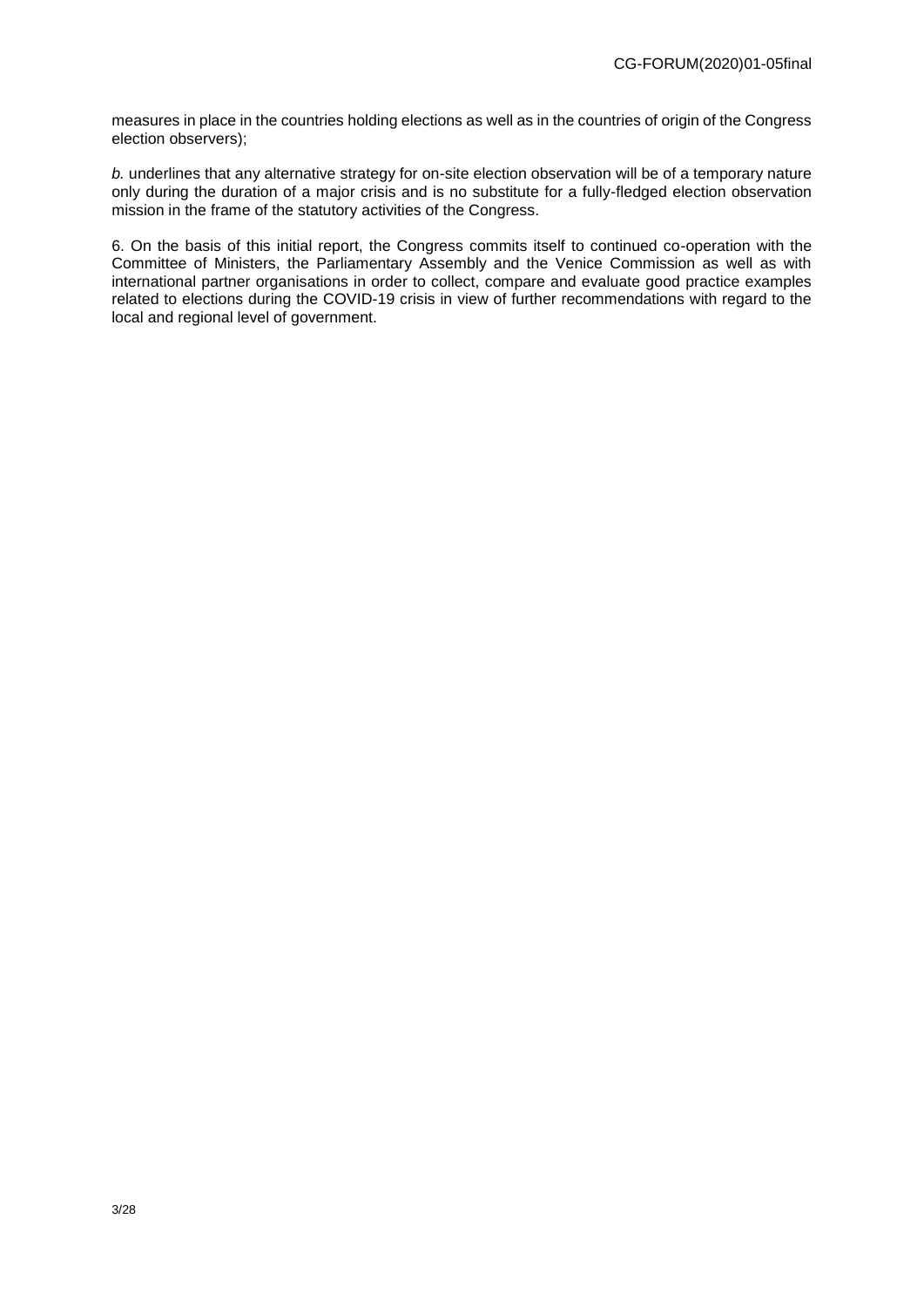# **RECOMMENDATION 444 (2020)<sup>3</sup>**

1. The Congress of Local and Regional Authorities of the Council of Europe refers, in particular, to:

*a.* The International Covenant on Civil and Political Rights (ICCPR) (1966);

*b.* The International Covenant on Economic, Social and Cultural Rights (ICESCR) (1966);

*c.* The European Convention for the Protection of Human Rights and Fundamental Freedoms (ECHR) (1950);

*d.* The Statutory Resolution CM/RES(2020)1 relating to the Congress of Local and Regional Authorities of the Council of Europe and the revised Charter appended thereto, adopted by the Committee of Ministers;

*e.* The European Charter of Local Self-Government (ETS No. 122, 1985) and its Additional Protocol on the right to participate in the affairs of a local authority (ETS No. 207, 2009);

*f.* The Venice Commission Code of Good Practice in Electoral Matters, Opinion 190(2002);

*g.* The Information Document of the Council of Europe Secretary General "Respecting democracy, rule of law and human rights in the framework of the COVID-19 sanitary crisis: A toolkit for member States" (2020);

*h.* The Venice Commission report on Respect for Democracy, Human Rights and the Rule of Law during States of Emergency (2020).

*i.* Recommendation 419(2018) of the Congress of Local and Regional Authorities on Voting rights at local level as an element of successful long-term integration of migrants and IDPs in Europe's municipalities and regions adopted on 6 November 2018.

2. The Congress refers to the COVID-19 pandemic as a perfect example of crisis situation that shows the difficulties states and electoral authorities may be confronted with regarding the decision to hold or postpone elections, at all levels of government, in the face of risks to the life, health and security of the population.

3. It acknowledges that not all electoral standards can be kept in major crisis situations including pandemics, natural disasters or armed conflicts.

4. It stresses that a minimum core of electoral principles have to be upheld at all times for elections, including at local and regional level, to be meaningful and to enjoy the trust of the public in a democratic, pluralistic and accountable political environment.

5. In the light of the foregoing, the Congress requests that the Committee of Ministers invite the respective authorities of Council of Europe member States to:

*a*. take into account, for their decision whether to hold or postpone elections for all tiers of government during major crisis situations, existing recommendations highlighting international human rights law, international electoral standards and best practices;

*b*. use the ongoing COVID-19 pandemic as an opportunity to gain insight and gather experience with a view to identifying best practice examples as regards elections to be held in exceptional circumstances in the domestic context;

1

<sup>3</sup> See footnote on page 2.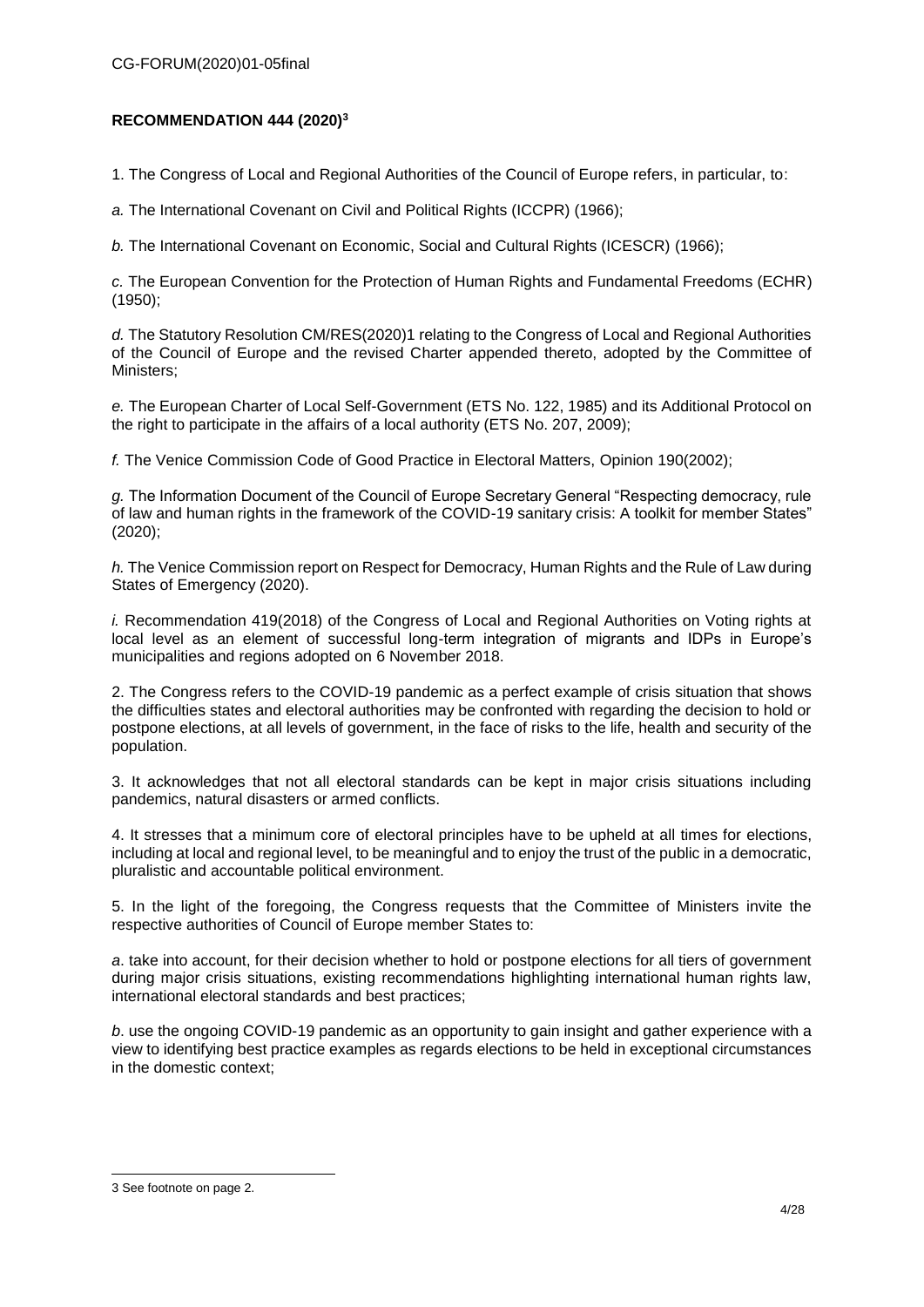*c*. foster, on the basis of this initial report, continued co-operation between institutions of the Council of Europe dealing with electoral matters, notably the Venice Commission, the Parliamentary Assembly and the Congress itself, in order to compare and evaluate best practice examples in the international context with regard to the organisation of elections in extraordinary circumstances including relevant mitigating measures and alternative voting methods on the Election Day.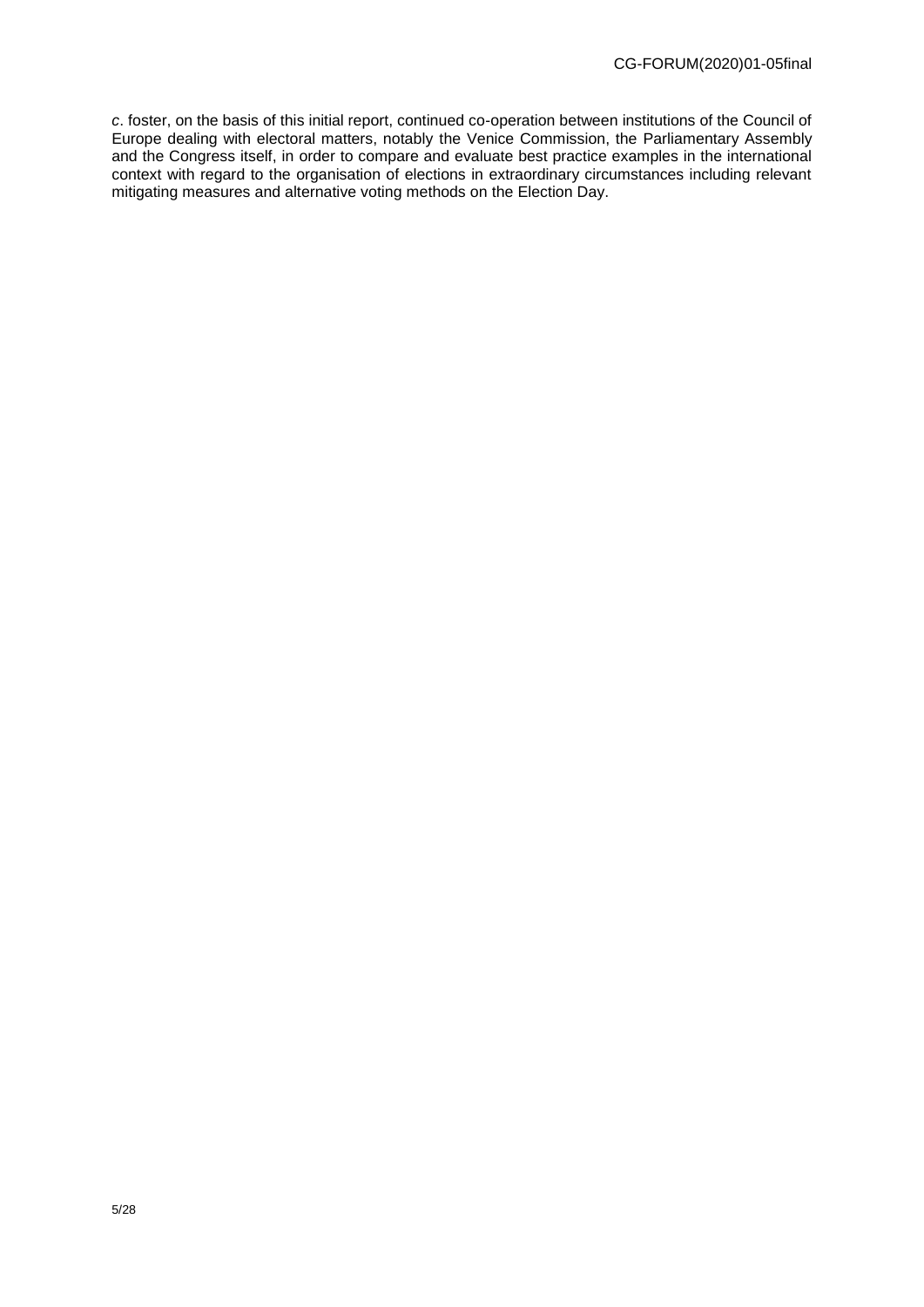# **EXPLANATORY MEMORANDUM<sup>4</sup>**

## **1. INTRODUCTION**

1. Throughout the past decades, various major crisis situations have exposed democracies in Europe and beyond to considerable challenges in maintaining the normal functioning of democratic institutions, particularly as regards the holding of elections. Be it the current COVID-19 pandemic, natural disasters or situations of armed conflict and terrorism, all these events, indeed in different perspectives, have undermined states' capacities to hold elections. In face of these challenges, states have opted for different approaches. Some countries have decided in favour of in-person elections despite the practical difficulties, as was the case during the first round of the 2020 local elections in France at the height of the COVID-19 pandemic or the national and local elections in Ukraine in 2014 and 2015 against the backdrop of the armed conflict in the East (where elections were postponed only in some territories). Other countries have relied, partly or exclusively, on remote voting methods, such as postal voting during the second round of the 2020 local elections in Bavaria (Germany) or during the 1996 postconflict local elections in the city of Mostar in Bosnia and Herzegovina. In other countries, polls have been seriously disrupted due to the impacts of natural disasters. Even though such a situation never arose in any Council of Europe member State, a lesson can be learned from the local elections in New Orleans (US State of Louisiana) after the hurricane Katrina in 2005. Likewise, the United States experienced a situation unprecedented in Europe when the 2001 terrorist attacks in New York City made holding of mayoral elections originally scheduled for September 11 impossible. As a result, many elections have been postponed and held later than originally planned like the Spanish regional elections in Euskadi/Basque and Galicia, originally scheduled for April but moved to July 2020.<sup>5</sup> Likewise, in the United Kingdom, local elections in England were postponed for a year to May 2021 due to the outbreak of pandemic. <sup>6</sup> Both, holding and postponing elections in times of crisis, has implications for the political rights of individuals under states' jurisdictions.

2. There are different challenges for the authorities: On the one hand, a state has the obligation to protect the rights to health, life and security of the individuals under its jurisdiction. In doing so, states are obliged/expected to limit the risks of the crisis situation at hand. In case of public health crises, the spread of the disease needs to be contained by reducing human-to-human contact among voters and poll workers. Elections pose a risk in this regard: during the first round of local elections in France, voters as well as poll-workers reportedly were infected during polling and counting on Election Day. Similarly, in case of security threats, the crowding of people during elections creates an opportunity for targeted attacks and makes society vulnerable in the midst of a process vital to every democracy. Life and health of electoral participants may be at stake also as consequence of a natural disaster when the situation on the ground does not yet allow for the secure conduct of elections.<sup>7</sup> In all these situations, authorities are obliged to take measures to limit the risks to their populations. States' duty to protect (or the practical unfeasibility of elections at the moment) might thus call for mitigation measures to secure the health and life of their population during the elections, including a more widespread reliance on alternative voting methods.<sup>8</sup> A state may also decide for a postponement of elections.

3. At the same time, mitigation measures or the postponement of elections may encroach upon the right to political participation as well as upon the related freedoms of expression, association, assembly and movement. If an election is postponed indeterminately, the criterion of periodic elections is at stake. Resorting to alternative voting methods (*e.g.* exclusive postal or internet voting) or limitations during the election campaign may interfere with the electoral principles of universal, equal, free and secret suffrage and the freedom of assembly and pose challenges, more generally, to the integrity of elections. Interferences with (some of) these principles and/or the integrity of an election may likewise occur if elections are held with measures to secure the health of voters (*e.g.* limiting the presence of observers),

<sup>-</sup>4 Prepared with the contribution of Congress expert Prof. Dr. Christina BINDER, "Bundeswehr University of Munich", Germany. 5 El Pais, 'Voters opt for traditional parties at regional elections in Galicia, Basque Country', 2020, [https://english.elpais.com/politics/2020-07-13/voters-opt-for-traditional-parties-at-regional-elections-in-galicia-basque](https://english.elpais.com/politics/2020-07-13/voters-opt-for-traditional-parties-at-regional-elections-in-galicia-basque-country.html)[country.html.](https://english.elpais.com/politics/2020-07-13/voters-opt-for-traditional-parties-at-regional-elections-in-galicia-basque-country.html)

<sup>6</sup> BBC, 'Coronavirus: English local elections postponed for a year', 2020, https://www.bbc.com/news/uk-politics-51876269.

<sup>7</sup> A different but related problem is the destruction of electoral infrastructure through the natural disaster or in case of civil unrests/war. In such cases, the integrity of elections is at stake or voting may simply not be feasible as will be shown in more detail below.

<sup>8</sup> Alternative voting methods include sending the ballot by post (postal voting, mail-in ballot), casting the vote online through a computer or mobile phone application (electronic voting, e-voting, internet voting, online voting), or by means of voting by proxy or by mobile ballot box. These methods allow voters to cast their ballots either remotely or by involving other persons.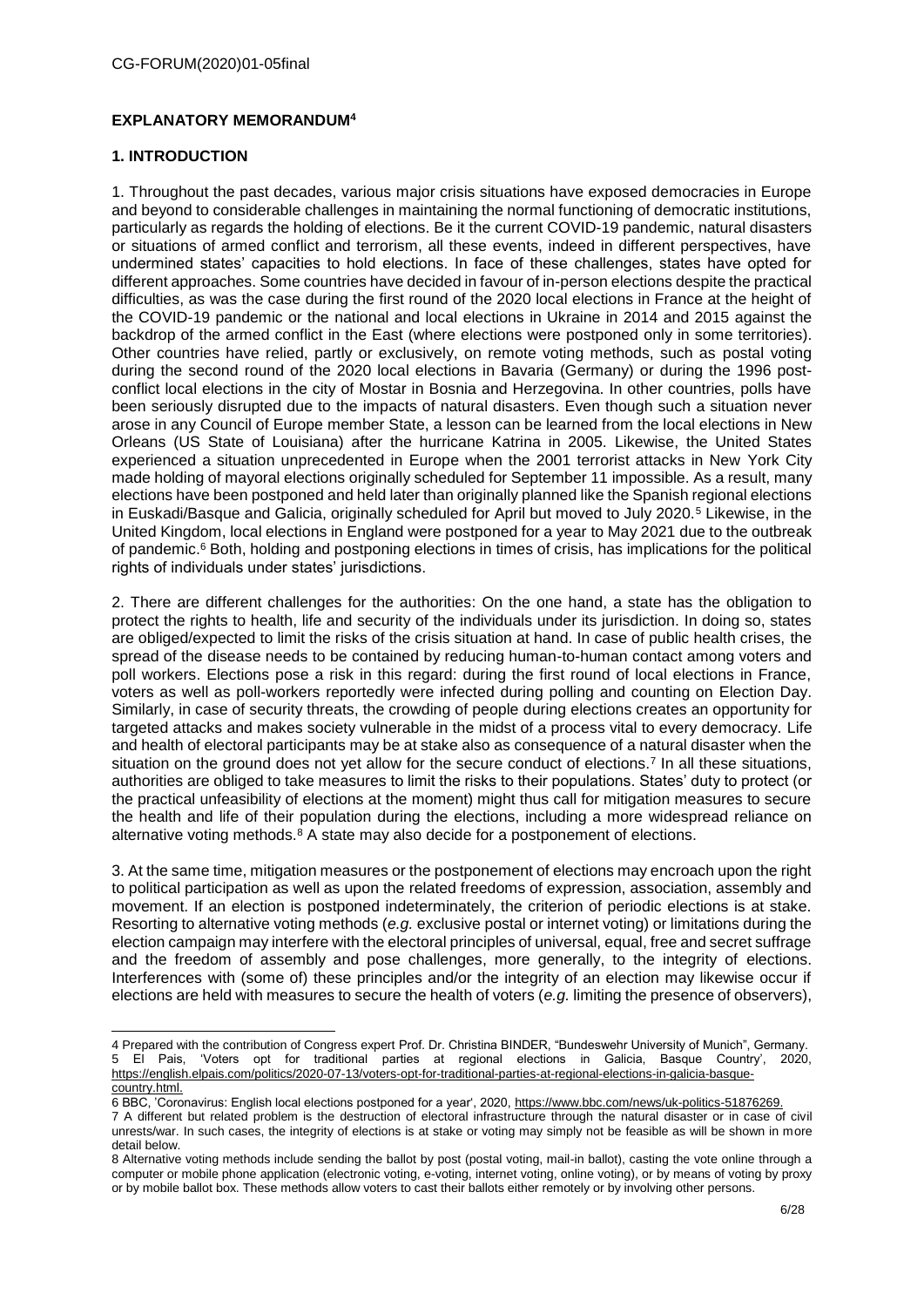in case of an increased presence of security forces on Election Day or as a result of relaxed eligibility criteria for displaced voters. This illustrates the mentioned tension between a state's duty to protect (the rights to health, life or security) and its obligation to respect/not to interfere with the right to political participation and related political freedoms.

4. How to reconcile these dimensions and alleviate the tension? This report starts with an overview of different possible scenarios (Part 2). It then outlines the applicable international legal framework and analyses international human rights law – the rights to life, health and security as well as the right to political participation and related political freedoms (Part 3). In the next stage, it presumes that a state decides to hold elections and examines possible mitigation measures to limit the risks during elections that the respective crisis situation entails; whether in person and/or by alternative/remote voting methods (Part 4). On that basis, the report finally discusses parameters/factors which should guide states in their decision whether to hold or rather postpone elections (Part 5). A brief evaluation concludes (Part 6).

#### **2. OVERVIEW: POSSIBLE SCENARIOS OF MAJOR CRISIS SITUATIONS AND RELATED CHALLENGES FOR THE CONDUCT OF ELECTIONS**

5. States face challenges to the conduct of elections when major crises occur. In face of these crisis situations, states' capacity to protect the life, health and/or (physical) security of voters, poll workers and other election participants throughout different stages of electoral processes may be limited. At the same time, the practical feasibility of organising elections is frequently hindered by various obstacles in times of crisis (see below). Apart from practical obstacles, the conditions under which elections are held or postponed, *e.g.* during states of emergency and/or in reliance on alternative voting methods, will frequently have impacts on the realisation of the right to political participation and related political freedoms which are necessary for meaningful elections (the freedoms to expression, association and assembly as well as the freedom of movement). Put differently, the crisis situation as such (e.g. the destruction of infrastructure) as well as according mitigation measures that make elections possible during a crisis may have negative consequences for human rights and political freedoms as well as for the integrity of the electoral process. History shows different examples of elections being held or postponed in times of major crisis, be it public health crises, natural disasters or security threats in situations of civil unrest/armed conflict or terrorism. Each of these crisis situations implies different challenges from the abovementioned perspectives as shown in the following overview.

6. The most recent, and still ongoing crisis, that has had serious impacts on the conduct of elections across the world, is the COVID-19 pandemic.<sup>9</sup> Earlier, similar challenges were posed by the Ebola outbreak in several Western African countries between 2014 and 2016.<sup>10</sup> This type of **public health crisis** is particularly challenging to elections as the spread of a contagious disease is facilitated by the crowding of people throughout the different stages of the electoral process, most importantly on Election Day. Human-to-human contact and transmissions among groups of voters queuing in and around polling station as well as contacts between voters and poll workers contribute to propagating the virus across the whole society.<sup>11</sup> This includes the most vulnerable members of society - persons who may not be willing to participate in elections for fear of getting infected. States thus face a tension between protecting the lives and health of their population on the one hand and ensuring periodic elections in accordance with international standards on the other.<sup>12</sup> In order to mitigate the existing risks while still holding elections, social distancing and strict sanitary rules may be imposed.<sup>13</sup> Alternatively, remote voting methods may be used to complement or even replace traditional voting to minimise the risk of human-to-human contact.<sup>14</sup> If the risks are considered too high, states may likewise decide to postpone the elections.

coronavirus\_3928917.html?fbclid=IwAR1zO0l1\_Dfok1J1ppWgb34VXLSaRvGqeQJNwzn-39Dhq3GIEkOSiZ\_UZQs.

12 C. Binder, A. Drnovsky, 'To Vote or Not to Vote?', 2020, https://verfassungsblog.de/to-vote-or-not-to-vote/.

<sup>9</sup> International IDEA, 'Global overview of COVID-19: Impact on elections', 2020, https://www.idea.int/news-media/multimediareports/global-overview-covid-19-impact-elections.

<sup>10</sup> IFES, 'Elections and COVID-19 – What We Learned from Ebola', 2020, [https://www.ifes.org/news/elections-and-covid-19](https://www.ifes.org/news/elections-and-covid-19-what-we-learned-ebola) [what-we-learned-ebola.](https://www.ifes.org/news/elections-and-covid-19-what-we-learned-ebola)

<sup>11</sup> France Info, 'Elections municipales : à Saint-Ouen, un tiers des assesseurs ont déclaré des symptômes évocateurs du coronavirus', 2020, https://mobile.francetvinfo.fr/sante/maladie/coronavirus/elections-municipales-a-saint-ouen-un-tiers-desassesseurs-ont-declare-des-symptomes-evocateurs-du-

<sup>13</sup> CNN, 'South Korea sees the largest turnout in almost 30 years in election held during coronavirus outbreak', 2020, [https://edition.cnn.com/2020/04/15/asia/south-korea-election-intl-hnk/index.html.](https://edition.cnn.com/2020/04/15/asia/south-korea-election-intl-hnk/index.html)

<sup>14</sup> Euronews, 'Germany: Bavaria's municipal elections go ahead despite coronavirus concerns', 2020, [https://www.euronews.com/2020/03/15/germany-bavaria-s-municipal-elections-go-ahead-despite-coronavirus-concerns.](https://www.euronews.com/2020/03/15/germany-bavaria-s-municipal-elections-go-ahead-despite-coronavirus-concerns)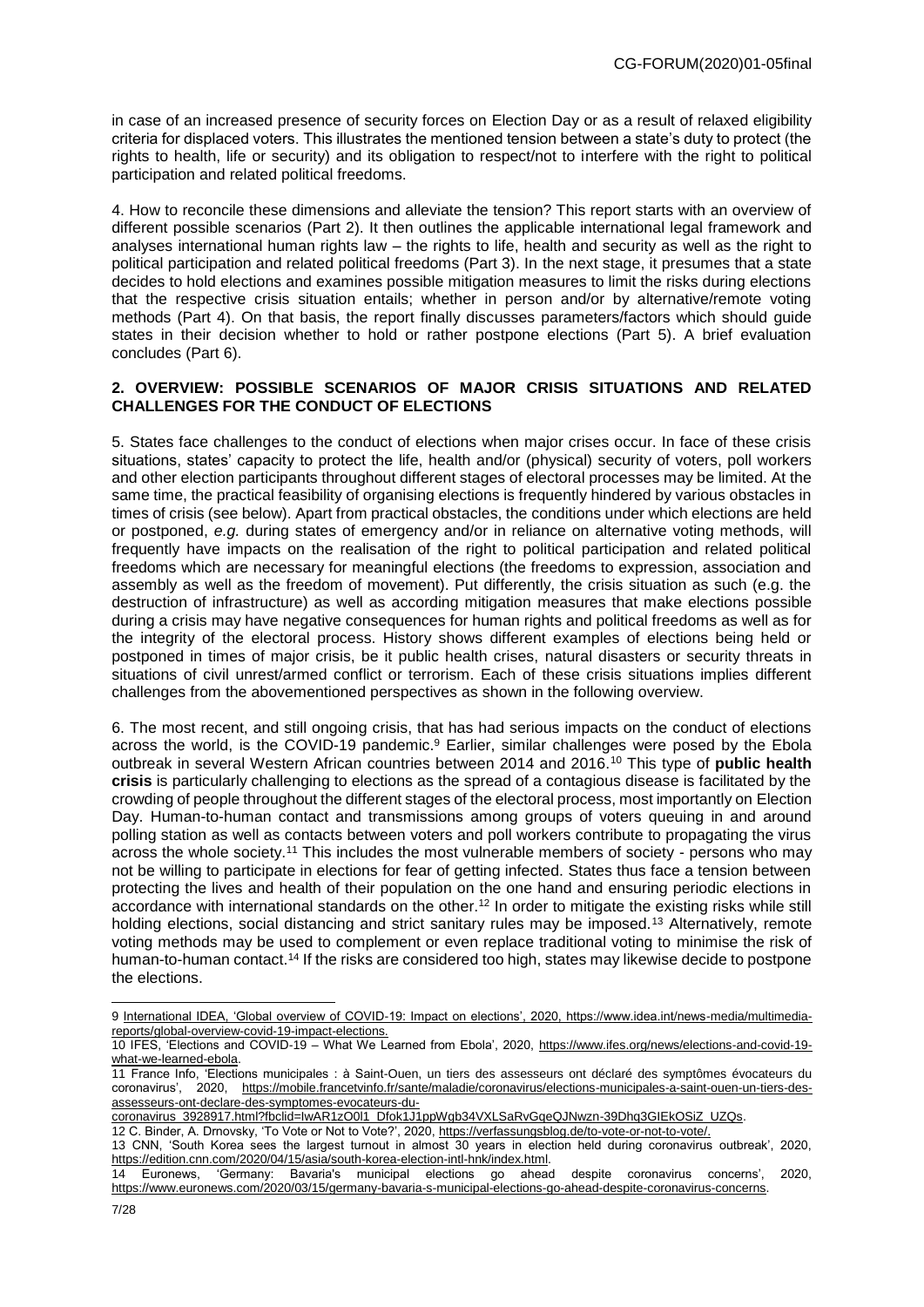7. **Natural disasters** pose a different challenge since they usually lead to the displacement of people and the destruction of infrastructure. When this coincides with elections, people, especially in the case of internal displacement (see internally displaced persons (IDPs)<sup>15</sup>) are likely to face obstacles to participate in the elections. For example, Hurricane Katrina that hit New Orleans during local elections in 2005 destroyed the electoral infrastructure and made voting insecure in many areas. As a remedy, wide postal voting options were provided to displaced voters as well as to those who could not vote in their home constituencies. The use of these postal voting options was however found overly cumbersome and many voters remained disenfranchised. This had a disproportionate impact on Afro-American voters and negatively affected candidates representing this community.<sup>16</sup> In other contexts, restrictive residency requirements linking the right to vote to the place where the voter is registered have posed obstacles.<sup>17</sup> For example, in the aftermath of the hurricane Sandy in 2012, the US State of New Jersey relaxed the existing residency requirements and allowed voters displaced by the hurricane to cast a provisional ballot in any polling station in the State. Election officials then transmitted the provisional ballots to the voters' respective home constituencies.<sup>18</sup>

8. In this situation, states have a positive obligation to ensure that displaced voters enjoy the same rights as other citizens.<sup>19</sup> It may be necessary accordingly, as detailed below, to counter disenfranchisement, that the requirements on IDPs' place of voting be relaxed and alternative voter documentation is admitted. This may need to be accompanied by substantial efforts of voter education as voters impacted by natural disasters are likely to lack according information. At the same time, none of these provisions should compromise the integrity of elections by opening room for electoral fraud.<sup>20</sup>

9. Lastly, elections can be affected by **security threats**. Similar to natural disasters, armed conflicts usually generate the displacement of people, both within and outside the country. Challenges that these voters may face during the conflict or in the post-conflict period are to a large degree comparable to those during natural disasters; with internal displacement being most prominent. In particular, the problems posed by restrictive residency requirements are often coupled with lacking personal documentation which leads to a situation when IDPs cannot prove their eligibility to vote.<sup>21</sup> For example, in Bosnia and Herzegovina, IDPs had to undergo a complicated and administratively burdensome process of identity verification to be allowed to vote.<sup>22</sup> In Georgia, IDPs were, for many years, denied by law to elect their representatives in places of their residence during their displacement because of the internal conflict.<sup>23</sup> Additionally, discrimination often plays a role when displaced voters belong to a minority group. In Croatia, for example, the law distinguished between displaced ethnic Serbs and Croats and discriminated systematically against the former in their access to voter registration and voting on Election Day.<sup>24</sup> Likewise, a lack of adequate and timely information on voting modalities can hinder the participation of IDPs as was the case for voters fleeing from the Chechnya region in Russia who received contradictory information on the modalities of their electoral participation during the 2003 Chechnya referendum.<sup>25</sup> Of particular relevance is the intimidation of voters, especially of IDPs, by

<sup>-</sup>15 Internally displaced persons (IDPs), according to the United Nations Guiding Principles on Internal Displacement, are "persons or groups of persons who have been forced or obliged to flee or to leave their homes or places of habitual residence, in particular as a result of or in order to avoid the effects of armed conflict, situations of generalized violence, violations of human rights or natural or human-made disasters, and who have not crossed an internationally recognized state border." This, however, is a descriptive definition, which does not confer a special legal status because IDPs, being inside their country, remain entitled to all the rights and guarantees as citizens and other habitual residents of their country. As such, national authorities have the primary responsibility to prevent forced displacement and to protect IDPs. See UNHCR, Emergency Handbook, 2020, [https://emergency.unhcr.org/entry/44826/idp-](https://emergency.unhcr.org/entry/44826/idp-definition#:~:text=Internally%20displaced%20persons%20(IDPs)%2C,avoid%20the%20effects%20of%20armed)

[definition#:~:text=Internally%20displaced%20persons%20\(IDPs\)%2C,avoid%20the%20effects%20of%20armed](https://emergency.unhcr.org/entry/44826/idp-definition#:~:text=Internally%20displaced%20persons%20(IDPs)%2C,avoid%20the%20effects%20of%20armed)

<sup>16</sup> W. Quigley, Katrina, 'Voting Wrongs: Aftermath Of Hurricane And Weak Enforcement Dilute African American Voting Rights In New Orleans', 2007, https://scholarlycommons.law.wlu.edu/crsj/vol14/iss1/5.

<sup>17</sup> J. Grace, E. Mooney, 'Democracy and the Displaced: Political Participation Rights, in Particular the Right to Vote and to Be Elected', 2007, pp 8-10, https://www.geneseo.edu/~iompress/grace\_mooney\_IDP\_participation.pdf.

<sup>18</sup> M. Morley, 'Election Emergencies: Voting in the Wake of Natural Disasters and Terrorist Attacks', 2017, pp 563-565, [https://law.emory.edu/elj/\\_documents/volumes/67/3/morley.pdf.](https://law.emory.edu/elj/_documents/volumes/67/3/morley.pdf)

<sup>19</sup> UNHCR, 'Handbook for the Protection of Internally Displaced Persons', 2009, https://www.unhcr.org/en-lk/4794b5262.pdf. 20 CoE Congress, 'Local Voting rights for the integration of migrants and IDPs', 2019, [https://rm.coe.int/booklet-a6-en-local](https://rm.coe.int/booklet-a6-en-local-voting-rights-for-the-integration-of-migrants-demo/1680931f2e)[voting-rights-for-the-integration-of-migrants-demo/1680931f2e.](https://rm.coe.int/booklet-a6-en-local-voting-rights-for-the-integration-of-migrants-demo/1680931f2e)

<sup>21</sup> UNHCR, 2009.

<sup>22</sup> L. Prather, E. Herron, 'Enfranchising Displaced Voters: Lessons from Bosnia-Herzegovina', 2007, [https://pdfs.semanticscholar.org/b66f/6d9cb487e73b7a279a19dfbf8c32f08a8d11.pdf.](https://pdfs.semanticscholar.org/b66f/6d9cb487e73b7a279a19dfbf8c32f08a8d11.pdf)

<sup>23</sup> E. Mooney, B. Jarrah, 'The Voting Rights of Internally Displaced Persons: The OSCE Region', 2004, pp 32-41, [https://www.brookings.edu/wp-content/uploads/2016/06/20041105\\_osce.pdf.](https://www.brookings.edu/wp-content/uploads/2016/06/20041105_osce.pdf)

<sup>24</sup> J. Grace, E. Mooney, 'Democracy and the Displaced: Political Participation Rights, in Particular the Right to Vote and to Be Elected', 2007, p 11, https://www.geneseo.edu/~iompress/grace\_mooney\_IDP\_participation.pdf.

<sup>25</sup> OSCE/ODIHR, Preliminary Statement, 'Chechen Republic Referendum, Russian Federation, 23 March 2003', 2003, p 3, [https://www.osce.org/files/f/documents/7/c/16263.pdf.](https://www.osce.org/files/f/documents/7/c/16263.pdf)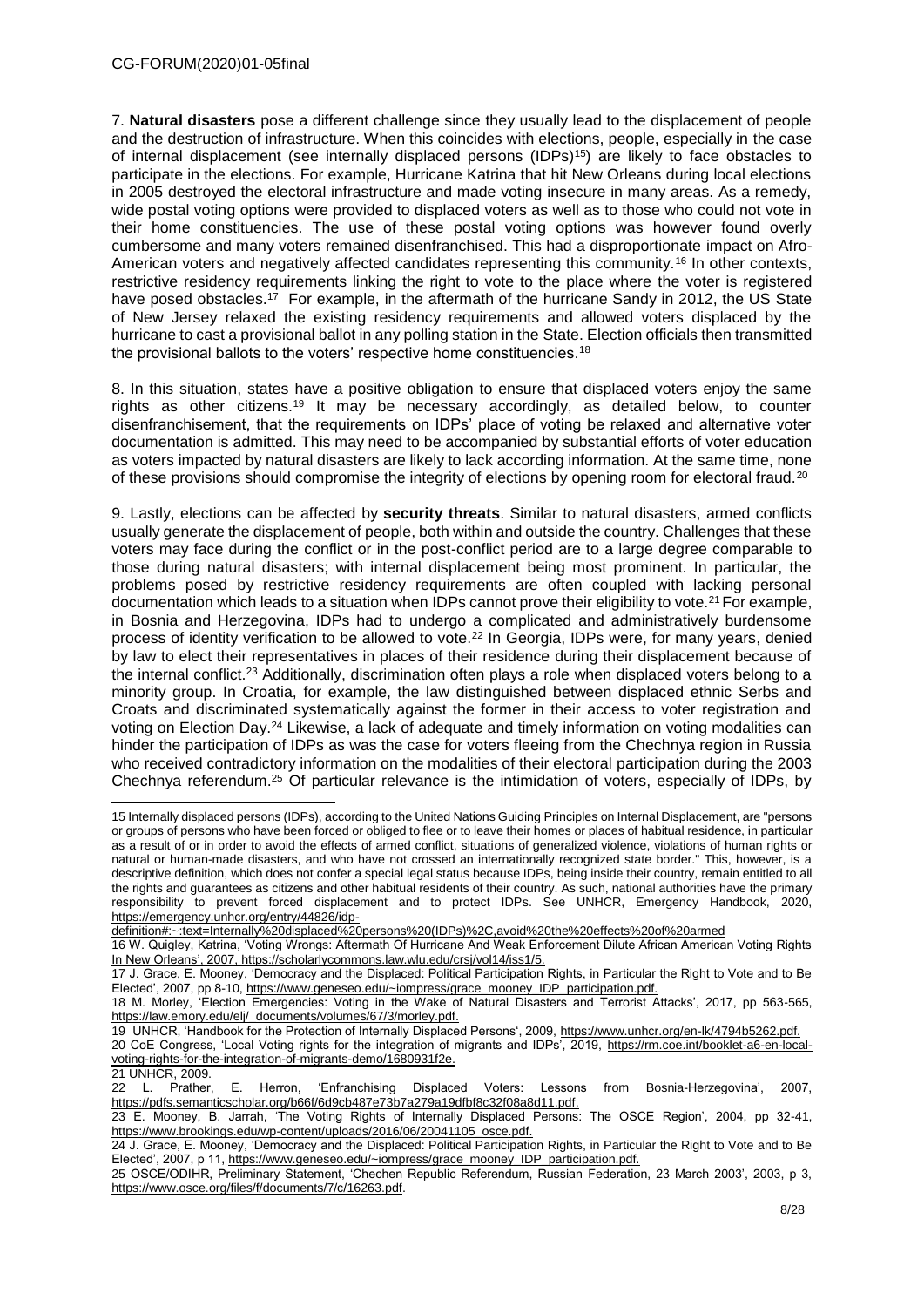armed groups. In Moldova, IDPs crossing from Transnistria to cast their vote in Moldova during the 1998 and 2001 parliamentary elections faced obstruction and harassment from the *de facto* authorities.<sup>26</sup>

10. Elections held amid ongoing armed conflict are rare and authorities in these cases generally prefer to postpone elections as was the case in the 2015 local elections in Ukraine when elections were not possible for security reasons in some territories along the lines of contact administered by the militarycivil administration of Ukraine.<sup>27</sup>

11. Another type of security threat became relevant after the September 11 terrorist attacks in 2001. Local elections in New York scheduled for the very same day were postponed accordingly because of the imminent danger of attacks against election participants and violent disruptions of the process. Other reasons for the postponement were breakdowns in public transportation that would impede voters and poll workers from getting to the polls and the inability of police to secure polling stations.<sup>28</sup> During the 2014 presidential and provincial elections in Afghanistan held in the backdrop of looming terrorist threats, life and security of voters and poll workers were protected by a high number of security personnel deployed in polling stations across the country on election day. Although the efforts to secure elections were praised by domestic and international stakeholders, recommendations were made to improve coordination and reduce the overstretching of security forces.<sup>29</sup>

12. Indeed, unstable domestic political situations may deteriorate to the point where elections should rather be postponed. Although not many elections have been held under such conditions, a lesson can be drawn from the 2017 constitutional referendum held in Turkey during the state of emergency after the failed coup attempt of July 2016. $30$  As the Turkish example shows, elections may be most problematic in a situation when fundamental freedoms essential to a genuinely democratic process are curtailed by state-of-emergency measures.<sup>31</sup> Security considerations as well as measures to protect the rights to life, health and security need to be carefully balanced against the right to political participation/the integrity of the electoral process.

13. In all three scenarios/types of crisis situations, the protection of certain rights (to life, health and security) are in tension with the right to political participation and related political freedoms and, more generally, the integrity of the electoral process. Partly, the feasibility of elections is also at stake; *e.g.* when infrastructure breaks down or is destroyed due to natural disasters or armed confrontation. This calls for parameters to adjudge the situation and decide whether elections should be held and, if so, with what kind of mitigation measures. Human rights standards may be drawn upon as relevant parameters.

#### **3. AN INTERNATIONAL HUMAN RIGHTS PERSPECTIVE ON ELECTIONS IN MAJOR CRISIS SITUATIONS**

14. International human rights standards offer a framework on how to reconcile different human rights obligations in the face of major crisis situations. They guide states on how to live up to their duty to protect the rights to life, health and security while at the same time respecting the right to political participation and related political freedoms to the greatest possible extent, seeking to limit according interferences. More particularly, international human rights law provides two "layers" to reduce the tension between the respective human rights dimensions in face of the crisis situation: First, a state may derogate temporarily from its human rights obligations, including from the right to political participation (and related political freedoms), in reliance on a treaty's derogation provisions in times of emergency (Article 4 of the International Covenant on Civil and Political Rights (ICCPR), Article 15 of the European Convention on Human Rights (ECHR)). Second, even without explicit derogation, there

<sup>26</sup> E. Mooney, B. Jarrah, 2004, p 47.<br>27 OSCE/ODIHR, Final Report,

<sup>&#</sup>x27;Local Elections in Ukraine 25 October and 15 November 2015', 2016, [https://www.osce.org/files/f/documents/a/2/223641.pdf.](https://www.osce.org/files/f/documents/a/2/223641.pdf)

<sup>28</sup> M. Morley, 2017, pp 553-558.

<sup>29</sup> OSCE/ODIHR, Final Report, 'Presidential and Provincial Council Elections in Afghanistan 5 April and 14 June 2014',2014, pp 23-25, https://www.osce.org/files/f/documents/e/5/129761.pdf.

<sup>30</sup> OSCE/ODIHR, Final Report, 'Constitutional Referendum in Turkey 16 April 2017', 2017, https://www.osce.org/files/f/documents/6/2/324816.pdf.

<sup>31</sup> The - not very clear - amendment would give Parliament the possibility of deciding to hold early elections even during a state of emergency or under martial law. It seems unlikely that the conditions for the holding of free and fair elections can be met during a state of emergency or under martial law; …'. Venice Commission, 'Compilation of Venice Commission Opinions and Reports on States of Emergency', 2020, p 28[, https://www.venice.coe.int/webforms/documents/default.aspx?pdffile=CDL-PI\(2020\)003-e.](https://www.venice.coe.int/webforms/documents/default.aspx?pdffile=CDL-PI(2020)003-e)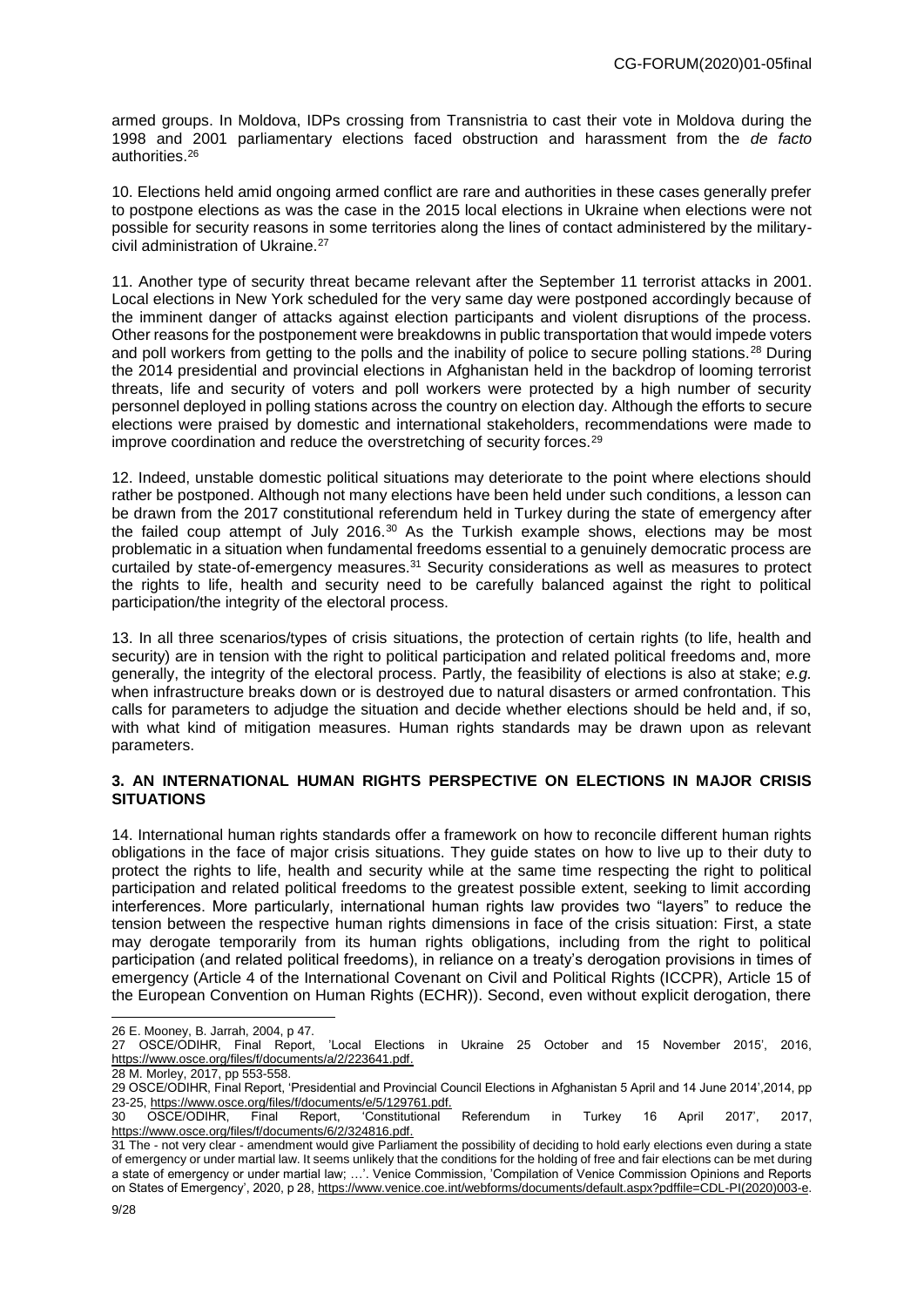is some room for limitations of, *e.g.*, the right to political participation (Article 25 ICCPR, Article 3 of Protocol 1 to the ECHR), the freedoms of expression, (association), assembly and movement (Articles 12(1), 21 ICCPR; Articles 10, 11 ECHR; Article 2 of Protocol 4 to the ECHR) to respond to the crisis situation, including by postponing elections or by resorting to alternative/remote voting methods.<sup>32</sup>

15. A closer scrutiny of the respective options thus seems warranted. What guidance can be derived from international human rights law for the conduct of elections in major crisis situations? We will first examine a state's duty to protect (the rights to life, health and security) (3.1), to then turn to the right to political participation and related political freedoms (3.2), discuss derogations in times of emergency (3.2.1) and interferences without explicit derogations which are nonetheless justified as necessary in a democratic society because of the crisis situation (3.2.2). On that basis, we argue that while international human rights standards give some leeway to states for situation specific solutions, they also set conditions and put limits to state action.

# **3.1. A state's duty to protect the rights to life, health and security**

16. An obligation to contain the disease may first be found in a state's **duty to protect the life** of individuals under its jurisdiction as incorporated in Article 6 ICCPR and Article 2 ECHR. To draw on the right to life seems particularly plausible in severe cases where the further spread of the pandemic would put the life of persons at risk (*e.g.* when the capacities of hospitals are exhausted) or when security threats (*e.g.* of violent (terrorist) attacks/civil unrest) put the life of voters or polling personnel at risk. This also finds a basis in human rights monitoring institutions' case law. For example, the European Court of Human Rights (ECtHR) has stated previously that a state may be responsible if it knows about life threatening risks but fails to take the appropriate measures to prevent them. Thus, in *Budayeva et al v Russia*, the failure of Russian authorities to implement land-use planning and emergency relief policies in the light of the foreseeable risk of a mudslide that led to loss of life was considered a violation of the substantive and procedural aspects of Article 2 ECHR by the ECtHR.<sup>33</sup> Likewise in *Öneryildiz v Turkey*, when the municipal authorities of Istanbul had failed to prevent a looming methane explosion that happened in a rubbish tip or at least warn the inhabitants who were living near the tip about the dangers, the ECtHR held that the Turkish authorities had not taken the necessary preventive measures to protect the inhabitants and found a violation of Article 2 ECHR, the right to life.<sup>34</sup>

17. Similar protection may be derived from the **right to health** as incorporated *inter alia* in Article 12 of the International Covenant of Economic, Social and Cultural Rights (ICESCR) (as well as from Article 11of the (rev) European Social Charter) and the obligations following therefrom to contain the crisis/limit the spread of the disease. Article 12(1) ICESCR recognises everyone's right to "the enjoyment of the highest attainable standard of physical and mental health." States also undertake measures for "the ... control of epidemic, endemic ... and other diseases" in accordance with Article 12(2.c) ICESCR.<sup>35</sup> In the face of a disease, a state may thus be required to adopt a range of measures including individual quarantines and isolations and even community quarantines (so called "*cordons sanitaires"*) to live up to its duty to protect.<sup>36</sup> The concrete measures depend on the disease at hand and on what is required for its containment. In the context of the COVID-19 pandemic, anti-contagion policies, social distancing and quarantines prevail:<sup>37</sup> such measures have been considered as most effective from a scientific/empirical viewpoint and have been implemented by numerous countries.<sup>38</sup>

<sup>-</sup>32 See e.g. Information Document of the Council of Europe Secretary General, 'Respecting democracy, rule of law and human rights in the framework of the COVID-19 sanitary crisis: A toolkit for member states', 2020, [https://rm.coe.int/sg-inf-2020-11](https://rm.coe.int/sg-inf-2020-11-respecting-democracy-rule-of-law-and-human-rights-in-th/16809e1f40) [respecting-democracy-rule-of-law-and-human-rights-in-th/16809e1f40.](https://rm.coe.int/sg-inf-2020-11-respecting-democracy-rule-of-law-and-human-rights-in-th/16809e1f40)

<sup>33</sup> ECtHR, *Budayeva and Others v Russia,* 20 March 2008.

<sup>34</sup> ECtHR, *Öneryıldız v Turkey*, 30 November 2004.

<sup>35</sup> Art 12.2.c; see also General Comment No 14 of the Committee on Economic, Social and Cultural Rights which establishes the duty to of states '[t]o take measures to prevent, treat and control epidemic and endemic diseases; …'. Postponing elections could be such measure. UN Committee on Economic, Social and Cultural Rights "General Comment 20" Compilation of General Comments and General Recommendations adopted by human rights treaty bodies, 2006.

<sup>36</sup> See respectively the possibility envisaged in Art 18 of the WHO's International Health Regulations: '1. Recommendations issued by WHO to States Parties with respect to persons may include the following advice: … – implement exit screening and/or restrictions on persons from affected areas.' World Health Organization, International Health Regulations, 2005, [https://webcache.googleusercontent.com/search?q=cache:XV6OOtgir7kJ:https://apps.who.int/iris/rest/bitstreams/1031116/retri](https://webcache.googleusercontent.com/search?q=cache:XV6OOtgir7kJ:https://apps.who.int/iris/rest/bitstreams/1031116/retrieve+&cd=1&hl=en&ct=clnk&gl=fr) [eve+&cd=1&hl=en&ct=clnk&gl=fr.](https://webcache.googleusercontent.com/search?q=cache:XV6OOtgir7kJ:https://apps.who.int/iris/rest/bitstreams/1031116/retrieve+&cd=1&hl=en&ct=clnk&gl=fr)

<sup>37</sup> S. Hsiang and others, 'The Effect of Large-Scale Anti-Contagion Policies on the COVID-19 Pandemic', 2020, Nature, p 1, https://www.nature.com/articles/s41586-020-2404-8.

<sup>38</sup> The list of countries changes. For constant updates, see the dynamic list in T. Hale and others, 'Oxford COVID-19 Government Response Tracker', 2020, https://www.bsg.ox.ac.uk/research/research-projects/coronavirus-government-response-tracker; See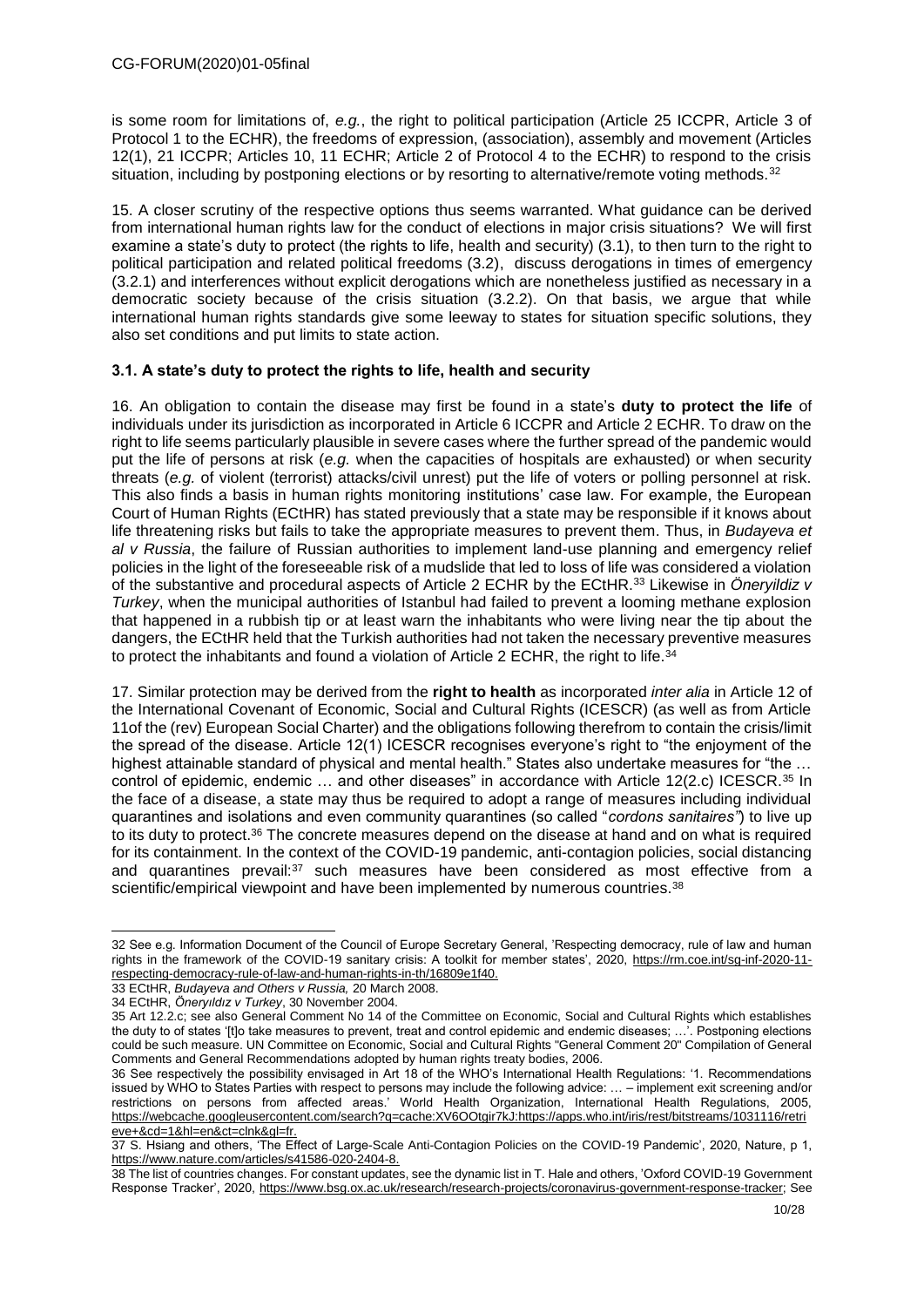18. What is more, a state may also be required to protect the **right to (physical) security** of voters (see Article 9 ICCPR; Article 5 ECHR). As the UN HR Committee affirmed in General Comment No 35 on Article 9 ICCPR, the right to security "obliges States parties to take appropriate measures in response to death threats against persons in the public sphere, and more generally to protect individuals from foreseeable threats to life or bodily integrity proceeding from any governmental or private actors. States parties must take ... measures to prevent ... injury ...".<sup>39</sup> Likewise, the ECtHR's case law on Article 5 ECHR – while mainly related to detention cases – contains similar considerations.<sup>40</sup> Thus, according protection against security threats on election day is required also by the right to security.

19. In a nutshell, one may argue that, in view of the foreseeable danger of a contagious disease infection on Election Day, in case of natural disasters or relevant security threats, a state is required to protect the rights to life, health or security of people by adopting relevant mitigation measures and/or resorting to alternative voting methods (see below) or justified to even postpone elections. Interferences with the right to political participation and related political freedoms may become necessary accordingly.

#### **3.2. The right to political participation and the related freedoms of expression, assembly and movement**

20. The right to political participation requires, in principle, the holding of periodic elections, based on universal, free, secret and equal suffrage.<sup>41</sup> Related freedoms of expression, assembly and movement allow for campaigning in the media and the conduct of electoral rallies etc. These rights and freedoms may be considerably restricted in times of a (major) crisis. The question thus arises of how to deal with interferences with the right to political participation and related political freedoms, *e.g*., when necessary social distancing measures or tightened security situations prevent election rallies and have repercussions on contestants' right to assemble and their equal ability to campaign or when the (widespread, even exclusive) use of remote voting methods (e-voting, postal voting) has implications for the principles of universal or secret suffrage. How can these divergent human rights dimensions be reconciled? How to assess whether mitigation measures impacting on the integrity of the electoral process/the right to political participation are justified and may be accounted for as necessary tradeoffs?

21. The two abovementioned options of a state to mediate between its duty to protect and its obligation to respect/not to interfere opens room for a certain margin of appreciation in decision making as is discussed in the following.

#### **3.2.1 Derogations in times of emergency**

22. The most "comprehensive" option for states are derogations in times of emergency. States can derogate – and indeed several have – from their obligations under civil and political rights treaties in face of the crisis situation. The conditions set in the respective treaties' emergency clauses (Article 4 ICCPR; Article 15 ECHR) are similar: "In time of public emergency which threatens the life of the nation", states may derogate from their obligations to the extent "strictly required by the exigencies of the situation."<sup>42</sup> As outlined in paragraph 2 of the provisions, no derogation is permissible from certain absolute rights as the prohibitions of torture or slavery. Moreover, a state is obliged to inform the other

respectively A. von Bogdandy, P. Villarreal, 'International Law on Pandemic Response: A First Stocktaking in Light of the Coronavirus Crisis', 2020, pp 18-19, https://papers.ssrn.com/sol3/papers.cfm?abstract\_id=3561650.

<sup>39</sup> See HRC GC No 35, Article 9 (Liberty and Security of Person), para 9. ('9. The right to security of person protects individuals against intentional infliction of bodily or mental injury, regardless of whether the victim is detained or non-detained. For example, officials of States parties violate the right to personal security when they unjustifiably inflict bodily injury. The right to personal security also obliges States parties to take appropriate measures in response to death threats against persons in the public sphere, and more generally to protect individuals from foreseeable threats to life or bodily integrity proceeding from any governmental or private actors. ….')

<sup>40</sup> See e.g. ECtHR, *El-Masri v. the former Yugoslav Republic of Macedonia,* 13 December 2012, para 239; see also ECtHR, *Storck v Germany*, 16 June 2005, para 102; ECtHR, *Rantsev v. Cyprus and Russia*, 7 January 2010, paras 319-21; ECtHR, *Medova v. Russia*, 15 January 2009, paras 123-25. Overall se[e https://www.echr.coe.int/Documents/Guide\\_Art\\_5\\_ENG.pdf.](https://www.echr.coe.int/Documents/Guide_Art_5_ENG.pdf)

<sup>41</sup> See for relevant case law on the right to political participation in Article 25 ICCPR, e.g. M. Nowak, 'UN Covenant on Civil and Political Rights. CCPR Commentary', 2005, p 563 *et seq*.; S. Joseph and M. Castan, 'The International Covenant on Civil and Political Rights. Cases, Materials and Commentary', 2013, pp 738-750; on the right to free elections in Art 3 of Prot 1 ECHR and relevant case law see W. Schabas, 'The European Convention on Human Rights. A Commentary', 2015, p 1011 *et seq.*; C. Grabenwarter, 'The European Convention on Human Rights. Commentary'*,* Beck-Hart-Nomos, 2014, p 399 *et seq.* 42 See Venice Commission, 2020, para 95.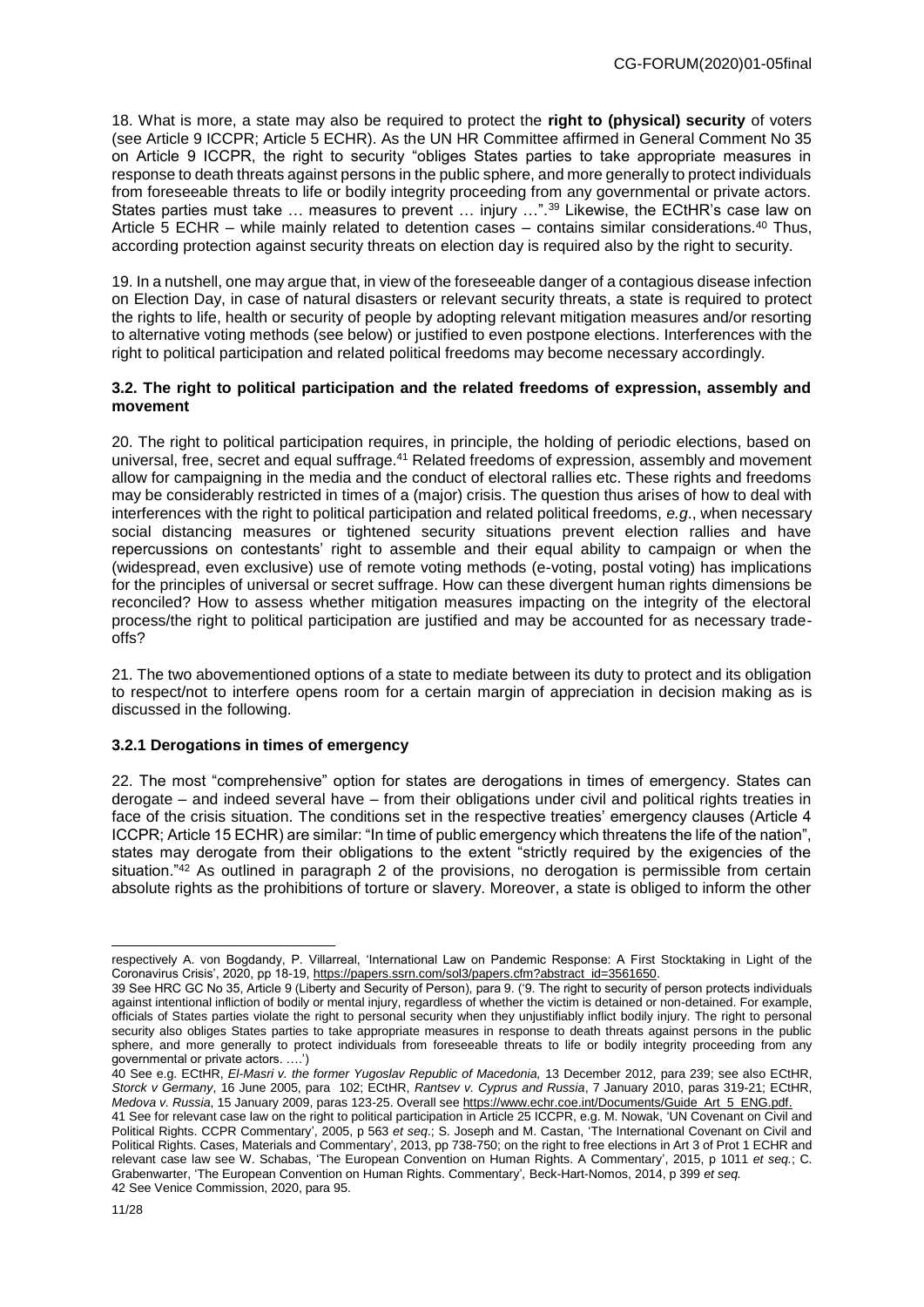states parties (ICCPR) or the Secretary General of the Council of Europe (CoE) (ECHR) of the derogation which allows for some international scrutiny of a state's measures (paragraph 3).<sup>43</sup>

23.The mentioned substantive requirements generally lend themselves for application in face of the various crisis situations. Major crisis situations, relating to security threats natural disasters or health emergencies, may be considered as threatening the life of the nation. Thus, for example, Guatemala derogated under Article 4 ICCPR in order to resolve the hazardous situation caused by Hurricane Mitch in 2001.<sup>44</sup> Likewise, Ukraine derogated under Article 15 of ECHR in the backdrop of the armed conflict in the eastern part of country in 2015.<sup>45</sup> Also, the respective measures, including a postponement of the elections, might arguably be required to contain the spread of the disease or limit according security threats. As relevant country examples show in relation to health pandemics, especially at the peak of the pandemic, social distancing/containment policies were necessary to flatten the curve of infections:<sup>46</sup> This is amply documented and supported by medical evidence.<sup>47</sup> Likewise, imminent security threats may require a postponement of elections overall as was the case in the aftermath of terrorist attacks in New York City in 2001;<sup>48</sup> or at least in the most affected areas like in the 2015 local elections in Ukraine when elections could not be held in certain areas along the line of contact between the warring parties.<sup>49</sup>

24. In light of the imminent emergency caused by the crisis situation, a state could thus derogate from the right to political participation, the freedoms of expression, assembly and movement. Neither of these rights is listed as non-derogable in the respective paragraphs 2 of Article 4 ICCPR/Article 15 ECHR. As regards states' obligations to notify the derogation: For example, in face of the current COVID-19 pandemic, in Europe, ten states have, so far, informed the Council of Europe Secretary General that they derogated from certain rights under the ECHR (although some have withdrawn the derogation since);<sup>50</sup> 22 states have done so under the ICCPR.<sup>51</sup> While not referring explicitly to the right to political participation, these derogations concerned related freedoms: for example, Latvia, North Macedonia, Moldova, Estonia, Georgia and Albania derogated *inter alia* from their obligations under Article 11 ECHR (freedom of assembly and association as well as from the freedom of movement (Article 2 of Protocol No 4 to the ECHR). Romania, Armenia, San Marino and Serbia did not explicitly mention the articles affected by their derogation.<sup>52</sup> Under the ICCPR, most derogations were generally either related to the freedoms of movement and assembly (Articles 12, 21 ICCPR) or framed in rather broad terms.<sup>53</sup>

<sup>43</sup> See ICCPR article 4 (3); ECHR art 15(3); See also PACE Resolution 2209(2018) which recommends the CoE Secretary General to take a proactive role and provide timely supervision of derogations. Parliamentary Assembly of the Council of Europe, Resolution 2209, 2018, paras 20.1-3[, http://assembly.coe.int/nw/xml/XRef/Xref-DocDetails-EN.asp?FileID=24680&lang=EN;](http://assembly.coe.int/nw/xml/XRef/Xref-DocDetails-EN.asp?FileID=24680&lang=EN) For details see K. Istrefi, 'Supervision of Derogations in the Wake of COVID-19: a Litmus Test for the Secretary General of the Council of Europe', 2020, [https://www.ejiltalk.org/supervision-of-derogations-in-the-wake-of-covid-19-a-litmus-test-for-the-secretary](https://www.ejiltalk.org/supervision-of-derogations-in-the-wake-of-covid-19-a-litmus-test-for-the-secretary-general-of-the-council-of-europe/)general-of-the-council-of-europe/.<br>44 UNTC, 'Status of Treat

<sup>44</sup> UNTC, 'Status of Treaties', ICCPR, [https://treaties.un.org/Pages/ViewDetails.aspx?src=TREATY&mtdsg\\_no=IV-](https://treaties.un.org/Pages/ViewDetails.aspx?src=TREATY&mtdsg_no=IV-4&chapter=4&clang=_en)[4&chapter=4&clang=\\_en.](https://treaties.un.org/Pages/ViewDetails.aspx?src=TREATY&mtdsg_no=IV-4&chapter=4&clang=_en)

<sup>45</sup> CoE, 'Reservations and Declarations for Treaty No.005 - Convention for the Protection of Human Rights and Fundamental Freedoms'[, https://www.coe.int/en/web/conventions/full-list/-/conventions/treaty/005/declarations.](https://www.coe.int/en/web/conventions/full-list/-/conventions/treaty/005/declarations)

<sup>46</sup> See especially the experiences of some countries in R. M Anderson and others, 'How Will Country-Based Mitigation Measures Influence the Course of the COVID-19 Epidemic?', 2020, p 931, [https://www.thelancet.com/journals/lancet/article/PIIS0140-](https://www.thelancet.com/journals/lancet/article/PIIS0140-6736(20)30567-5/fulltext?utm_campaign=tlcoronavirus20&utm_content=120403755&utm_medium=social&utm_source=twitter&hss_channel=tw-27013292) [6736\(20\)30567-](https://www.thelancet.com/journals/lancet/article/PIIS0140-6736(20)30567-5/fulltext?utm_campaign=tlcoronavirus20&utm_content=120403755&utm_medium=social&utm_source=twitter&hss_channel=tw-27013292)

[<sup>5/</sup>fulltext?utm\\_campaign=tlcoronavirus20&utm\\_content=120403755&utm\\_medium=social&utm\\_source=twitter&hss\\_channel=t](https://www.thelancet.com/journals/lancet/article/PIIS0140-6736(20)30567-5/fulltext?utm_campaign=tlcoronavirus20&utm_content=120403755&utm_medium=social&utm_source=twitter&hss_channel=tw-27013292) [w-27013292.](https://www.thelancet.com/journals/lancet/article/PIIS0140-6736(20)30567-5/fulltext?utm_campaign=tlcoronavirus20&utm_content=120403755&utm_medium=social&utm_source=twitter&hss_channel=tw-27013292)

<sup>47</sup> See S. Hsiang and others, 2020.

<sup>48</sup> M. Morley, 2017, pp 553-558.

<sup>49</sup> OSCE/ODIHR, Final Report, 'Local Elections in Ukraine 25 October and 15 November 2015', 2016, pp 5-6. Note that, on the contrary, elections in the midst of looming security threats were held in 2014 in Afghanistan under mitigation measures provided by increased presence of security forces in polling stations on election day. (OSCE/ODIHR, Final Report, 'Presidential and Provincial Council Elections in Afghanistan 5 April and 14 June 2014', 2014, pp 23-25). Likewise, numerous examples of countries affected by the displacement of voters due to security threats or natural disasters show that elections can be held under various mitigation measures that facilitate full participation of affected voters. See for example J. Grace, E. Mooney*,* 2007.

<sup>50</sup> As of August 2020, Albania, Armenia, Estonia, Georgia, Latvia, Republic of Moldova, North Macedonia, Romania, San Marino, Serbia. Council of Europe Treaty Office, 'Reservations and Declarations for Treaty No.005 - Convention for the Protection of<br>Human Rights and Fundamental Freedoms'. 2020. https://www.coe.int/en/web/conventions/full-list/Human Rights and Fundamental Freedoms', 2020, [https://www.coe.int/en/web/conventions/full-list/-](https://www.coe.int/en/web/conventions/full-list/-/conventions/treaty/005/declarations) [/conventions/treaty/005/declarations.](https://www.coe.int/en/web/conventions/full-list/-/conventions/treaty/005/declarations)

<sup>51</sup> As of August 2020, Colombia, Dominican Republic, Kyrgyzstan, Peru, Argentina, Armenia, Chile, Ecuador, El Salvador, Estonia, Ethiopia, Georgia, Guatemala, Latvia, Republic of Moldova, Romania, San Marino, State of Palestine, Thailand, Namibia, Paraguay, Senegal; UNTC, 2020.

<sup>52</sup> Some countries, such as Romania, have annexed laws which provide from derogation from similar rights; See for further details P. Zghibarta, 'The Whos, the Whats, and the Whys of the Derogations from the ECHR amid COVID-19', 2020, https://www.ejiltalk.org/the-whos-the-whats-and-the-whys-of-the-derogations-from-the-echr-amid-covid-19/. 53 UNTC, 2020.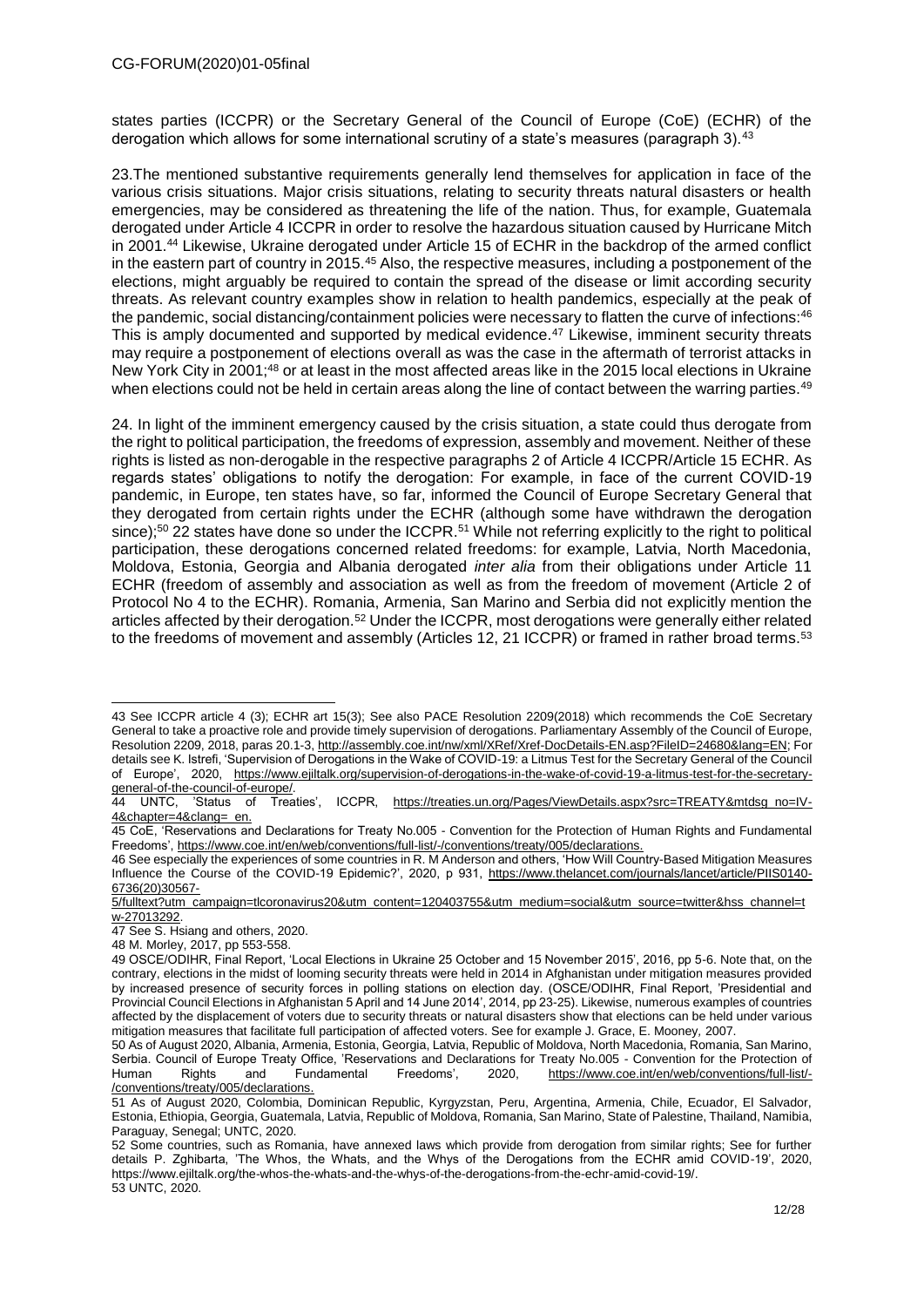Such derogations open room for states to counter the COVID-19 pandemic as well as, arguably, other crisis situations of a similar nature.<sup>54</sup>

25. Similarly, states have derogated from their international obligations in the face of military conflicts, terrorist threats and impacts of natural disasters. For example, in the backdrop of the conflict in the east of the country, Ukraine derogated in 2015 in the affected territories from the Articles 5, 6, 8 and 13 of the ECHR and Article 2 of Protocol No. 4 of ECHR (right to liberty and security, right to fair trial, right to privacy, right to effective remedy, right to freely move) as well as from Articles 9, 12, 14 and 17 of the ICCPR (right to liberty and security, right to liberty of movement, right to justice and a fair trial, right to privacy).<sup>55</sup> France derogated from the ECHR and the ICCPR in the wake of the Paris terrorist attacks in 2015.<sup>56</sup> Although there has never been derogation from the ECHR due to the situation of natural disaster, cases from around the world provide such examples like in Guatemala where in 2010 the government derogated from the Articles 12 and 21 of the ICCPR (freedoms of movement, freedom of assembly).<sup>57</sup>

26. In sum, especially at the height of the crisis situation, when the death toll during a pandemic is high and infections are rising or when security threats and the consequences of natural disasters are imminent, a temporary derogation from political rights and related freedoms in reliance on the respective treaty's emergency clauses may be justified in so far as this is required to fight the crisis. In fact, opinion is divided whether it is commendable that states derogate from their human rights obligations in times of emergency. Arguments in favour are the increased transparency and international scrutiny in view of states' reporting obligations under the respective paragraphs 3 of the Article 4 ICCPR and Article 15 ECHR. Opponents argue that, from an international human rights perspective, explicit derogations are not the best option since they limit the human rights monitoring institutions' (ECtHR, Human Rights Committee (HRC)) scrutiny of states' measures.<sup>58</sup>

# **3.2.2. Interferences as necessary in a democratic society**

27. Indeed, an explicit derogation is not necessarily needed to justify interferences with the right to political participation and related freedoms.<sup>59</sup> A "flexibilization" of the right to political participation and related political freedoms is possible also in the framework of the respective provisions. All the abovementioned rights – the rights to political participation, expression, assembly, (association), and movement – are relative rights whose enjoyment can be restricted under certain conditions: restrictions must be based on law, pursue a legitimate aim and be necessary in a democratic society. Some provisions explicitly refer to these conditions, such as Article 21 ICCPR or Articles 10 and 11 para 2 ECHR; others presuppose them implicitly, such as the right to political participation (Article 25 ICCPR; Article 3 of Protocol 1 to the ECHR) and the freedom of movement (Article 12 para 1 ICCPR; Article 2 of Protocol No 4 to the ECHR).

28. In light of a major crisis situation, to lawfully interfere with the respective political rights and freedoms, a state thus has to comply with the following conditions: The laws providing for the interference must be sufficiently clear and accessible to those concerned. $60$  The measures (postponement of elections; restrictions of movement and assembly; mitigation measures on Election Day (see below, Part 4)) must pursue a legitimate aim (including public health or the protection of the

55 CoE Treaty Office, Note verbale JJ7979C 2015, http://www.rulac.org/assets/downloads/Ukraine\_Derogation\_ECHR.pdf. 56 CoE, 'France informs Secretary General of Article 15 Derogation of the European Convention on Human Rights', 2015, https://www.coe.int/en/web/secretary-general/home/-/asset\_publisher/oURUJmJo9jX9/content/france-informs-secretarygeneral-of-article-15-derogation-of-the-european-convention-on-human-rights.

<sup>54</sup> See Venice Commission, 2020, para 93.

<sup>57</sup> UNTC, 2020.

<sup>58</sup> See for further reference respectively the Information Document of the Council of Europe Secretary General, 2020. There are, however divergent views: see for example A. Greene, 'States Should Declare a State of Emergency Using Article 15 ECHR to Confront the Coronavirus Pandemic', 2020, https://strasbourgobservers.com/2020/04/01/states-should-declare-a-state-ofemergency-using-article-15-echr-to-confront-the-coronavirus-pandemic/; For an overview see S. Molloy, 'Covid-19 and Derogations Before the European Court of Human Rights', 2020, https://verfassungsblog.de/covid-19-and-derogations-beforethe-european-court-of-human-rights/>. See also M. Scheinin, 'COVID-19 Symposium: To Derogate or Not to Derogate?', 2020, [https://opiniojuris.org/2020/04/06/covid-19-symposium-to-derogate-or-not-to-derogate/.](https://opiniojuris.org/2020/04/06/covid-19-symposium-to-derogate-or-not-to-derogate/)

<sup>59</sup> See for example K. Dzehtsiarou, 'COVID-19 and the European Convention on Human Rights', 2020, https://strasbourgobservers.com/2020/03/27/covid-19-and-the-european-convention-on-human-rights/; See for a discussion also Martin Scheinin, 2020.

<sup>60</sup> See respectively authoritatively, UN Sub-Commission on Prevention of Discrimination and Protection of Minorities 'Siracusa Principles on the Limitation and Derogation of Provisions in the International Covenant on Civil and Political Rights', 1984, paras 15-18 (esp. para 17: 'Legal rules limiting the exercise of human rights shall be clear and accessible to everyone').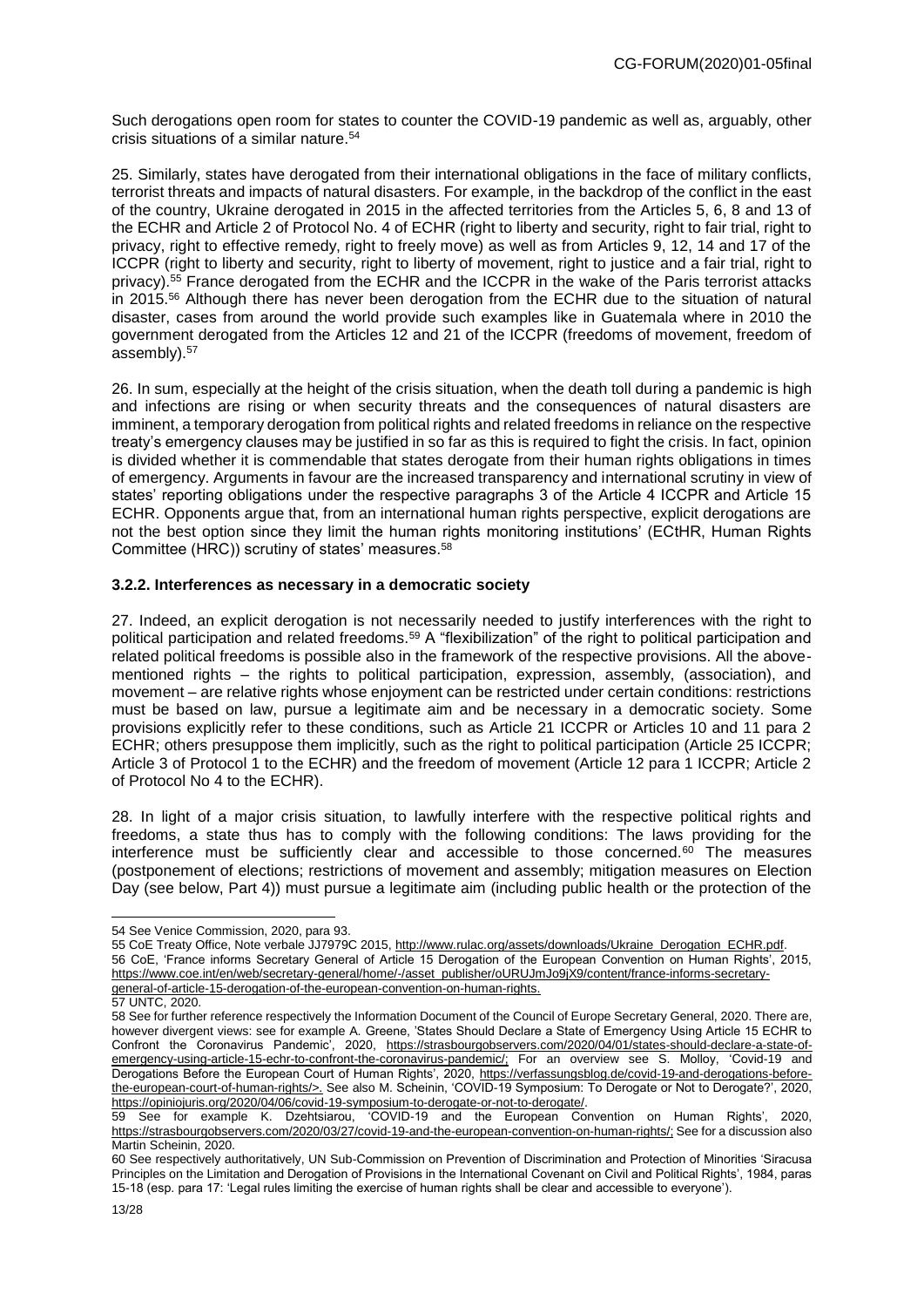rights (to life/health/security) of others); and they have to be necessary in a democratic society – *i.e*. they must be proportional.<sup>61</sup> On that basis, especially at the height of the crisis situation, certain interferences with the right to political participation and related political freedoms are arguably permissible.

#### **3.3. Evaluation**

29. A state's duty to protect the rights to life, health and security may allow for and even require limitations of the rights to political participation and related freedoms. This is amply shown by relevant examples. In terms of health emergencies, especially the rise of infections coinciding with the first round of local elections in France and the subsequent boost of the pandemic<sup>62</sup> showed the ever-present possibility that adopted measures may not be sufficient to protect the rights to life and health of a country's population. Likewise, the extensive physical damage due to the natural disaster in certain areas of New Orleans would have posed significant risks to the lives and health of voters and poll workers should elections be held despite the grave situation on the ground.<sup>63</sup> Finally, the security of voters was put in danger in Russia where voters, displaced by conflict in Chechnya, were required to return to their areas of origin to collect their voter certificates even though the territory remained unsafe due to the continuing hostilities.<sup>64</sup> Thus, as it is argued throughout this report and in line with international principles and good practices, an international human rights perspective gives room to states to lawfully restrict the right to political participation (and related political freedoms). Such restrictions may even be required in view of a state's duty to protect its population. At the same time, a framework is set for according derogations with conditions imposed on relevant state measures: most importantly, they have to be lawful and proportionate. On that basis, rather than to postpone the elections, a state may thus decide to conduct elections with according safeguards. A closer look at the different options seems warranted.

## **4. HOLDING ELECTIONS DURING MAJOR CRISIS SITUATIONS**

30. When deciding to hold elections in times of a severe crisis, a state may apply mitigating measures to in-person voting in polling stations on Election Day as well as more generally during the whole electoral process. It may also rely on alternative voting methods to complement (or even replace) in person polling to minimise the risk the particular crisis entails. Eventually, when none of these two options or a combination thereof seems feasible or sufficient, domestic authorities may opt in favour of postponing elections as elaborated above.

31. In general, there are different options for mitigating measures or solutions to overcome some of the challenges posed by the crisis situation at hand. When it comes to a public health crisis such as the current COVID-19 pandemic, social distancing and hygienic measures are key especially on election day. In situations of natural disasters, the lack of physical access to polling stations needs to be rectified and the participation of persons displaced by the disaster be ensured, *e.g.* through remote voting. Finally, the security of election participants and the expression of their free will without intimidation must be ensured by the authorities when elections are held under the impression of security threats like terrorism or armed conflict.

32. In addition to mitigating measures also remote voting methods are an option. Depending on the situation at hand, they are a viable alternative or a complement to in-person voting. Postal and internet voting provide a possibility for voters to cast their vote remotely and thus avoid the risks entailed in the physical presence at the polling place. Alternatively, voting by mobile ballot box or by proxy offer another opportunity for voters to refrain from going to the polling stations and have instead poll workers coming to their homes or delegating their vote to selected representatives, respectively.

33. However, both, mitigating measures as well as alternative voting methods come at a price from the perspective of compliance with international electoral standards. They may also be difficult to be

63 The Wall Street Journal, 'Louisiana Seeks Funds to Reach Displaced Voters', 2005, <https://www.wsj.com/articles/SB112872930060863388>

64 E. Mooney, B. Jarrah, 2004, p 33.

<sup>-</sup>61 For details on the balancing of rights and means, see O. De Schutter, 2010, p 314ff; See e.g. ECtHR where restrictions of movement were considered justified in light of a health emergency: Directly interpreting restrictions of movement in the context of infectious diseases. *Enhorn v Sweden* (ECHR, 25 January 2005) paras 43-45.

<sup>62</sup> France Info, 2020; See also C. D Cotti and others, 'The Relationship between In-Person Voting and COVID-19: Evidence from the Wisconsin Primary', 2020, https://www.nber.org/papers/w27187.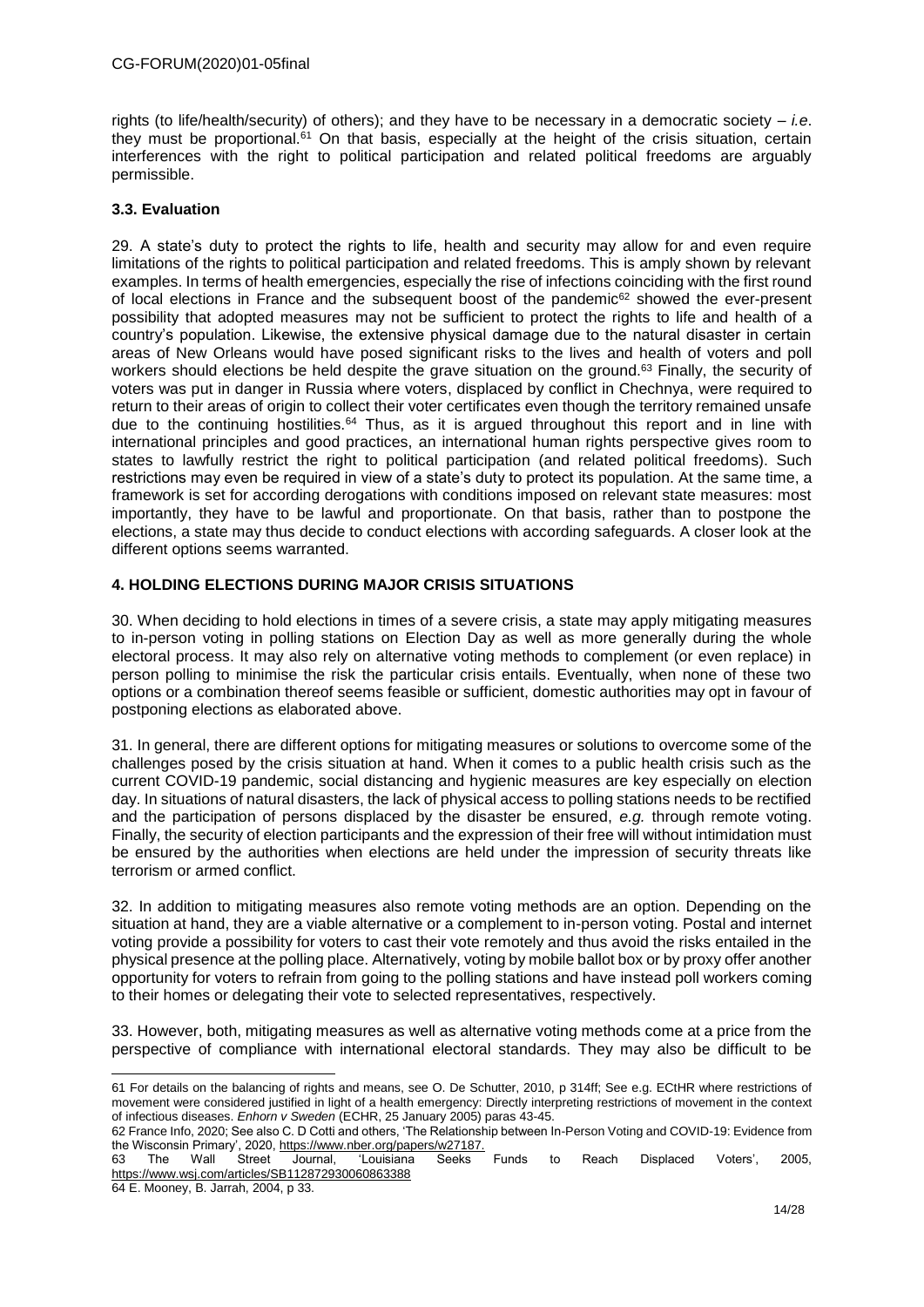implemented from the practical point of view, e.g. when they require amendments of the legal framework governing the elections which needs to be made sufficiently in advance or when the electoral infrastructure is destroyed by the crisis (the disaster/the conflict). Last but not least, funding, human resources etc. represent additional challenges. Therefore, as highlighted above, authorities may eventually take the decision to postpone elections when health risks are too high notwithstanding mitigating measures and/or remote voting methods in place. At the same time, none of the mitigating solutions may be sufficient or feasible in the required extent and the conduct of elections in line with international standards may not be guaranteed. When large portions of the electorate are likely to be *de facto* disenfranchised due to looming security or health threats or lack physical access to voting, domestic authorities may likewise opt for postponement. Before discussing relevant criteria for deciding between these options in Section 5, in the following, relevant mitigating measures (4.1) and alternative voting methods (4.2) are discussed.

#### **4.1. Mitigating measures**

34. **Different mitigating measures/solutions for in-person elections** may be envisaged in accordance with the crisis situation at stake; be it a health emergency, a natural disaster or security issues. These will be discussed in turn.

#### *a. Public health crises/pandemics*

35. Various measures may be and have been envisaged to ensure the health of all participants during in-person elections to mitigate the risks which electoral activities entail.<sup>65</sup> Particularly necessary seems to be the prevention of overcrowding at all stages of the electoral process (polling and counting procedures; the election campaign; during the voter and candidate registration) and the provision of protective equipment to all participants.

36. Various countries have implemented according measures to **avoid or reduce crowding** during elections. For example, in the South Korean parliamentary elections, a comprehensive approach was adopted to reduce human-to-human contacts **on Election Day**: South Korean voters were encouraged to make use of in-person early voting options which were provided at any of the 3,500 polling stations nationwide. Along with early postal voting (see below) this helped to ensure that more than one fourth of all registered voters voted ahead of the Election Day.<sup>66</sup> The hours of voting or spreading out the turnout over more days; this has been envisaged by the Election Commission of Malaysia for the upcoming elections along with reducing the number of voters per polling station.<sup>67</sup> Likewise, establishing polling stations in bigger venues and limiting the number of persons present inside; or raising the overall number of polling stations have contributed to reduced crowding in and around polling stations on Election Day. <sup>68</sup> Another option is to introduce drive-in voting to avoid contact between voters and poll worker in the polling station.<sup>69</sup> Inside polling stations, markings and signs have been made to instruct voters to keep at least one-meter distance (preferably up to two meters) from each other (this was used, *e.g.*, during the first round of local elections in France).<sup>70</sup>

37. Apart from polling procedures, restrictions were imposed for **campaign activities** as well to implement the required social distancing measures. For instance, in France, only campaign rallies with no more than one thousand persons attending were allowed.<sup>71</sup> In South Korea, most in-person election campaign activities were suspended and moved online, and also other remote, and more conventional,

<sup>65</sup> In particular, this includes crowding and human-to-human contact which constitute a high risk of transmission of respiratory droplets among the crowd and/or people queuing. That can occur throughout different phases of the electoral process, such as campaign rallies, voter registration procedures, the training of electoral staff and observers and the administrative preparation of elections. However, the most critical phase are the polling procedures on election day. See C. D Cotti and others, 2020.

<sup>66</sup> A. Spinelli, 'Managing Elections under the COVID-19 Pandemic: The Republic of Korea's Crucial Test', 2020, https://www.idea.int/sites/default/files/publications/managing-elections-during-pandemic-republic-korea-crucial-test.pdf. 67 International IDEA, 2020, Featured case Malaysia.

<sup>68</sup> W. Fiddler, 'Voting in a Time of Pandemic: Why Shoal Lake 39 Felt Pressed to Hold an Election', 2020, https://www.aptnnews.ca/national-news/voting-in-a-time-of-pandemic-why-shoal-lake-39-felt-pressed-to-hold-an-election/. 69 Y. Dzhanova, 'States Are Taking Precautions to Keep Coronavirus from Disrupting Fall Elections', 2020,

https://www.cnbc.com/2020/05/10/coronavirus-states-take-precautions-to-prevent-disrupted-elections.html.

<sup>70</sup> Note, however, that the example of France has shown, that recommended (social distancing) measures may not always be sufficient to avoid transmission. F. Magnenou, 2020.<br>71 The Economist. France Suspends

<sup>71</sup> The Economist, 'France Suspends Local Elections Because of Covid-19', 2020, https://www.economist.com/europe/2020/03/19/france-suspends-local-elections-because-of-covid-19.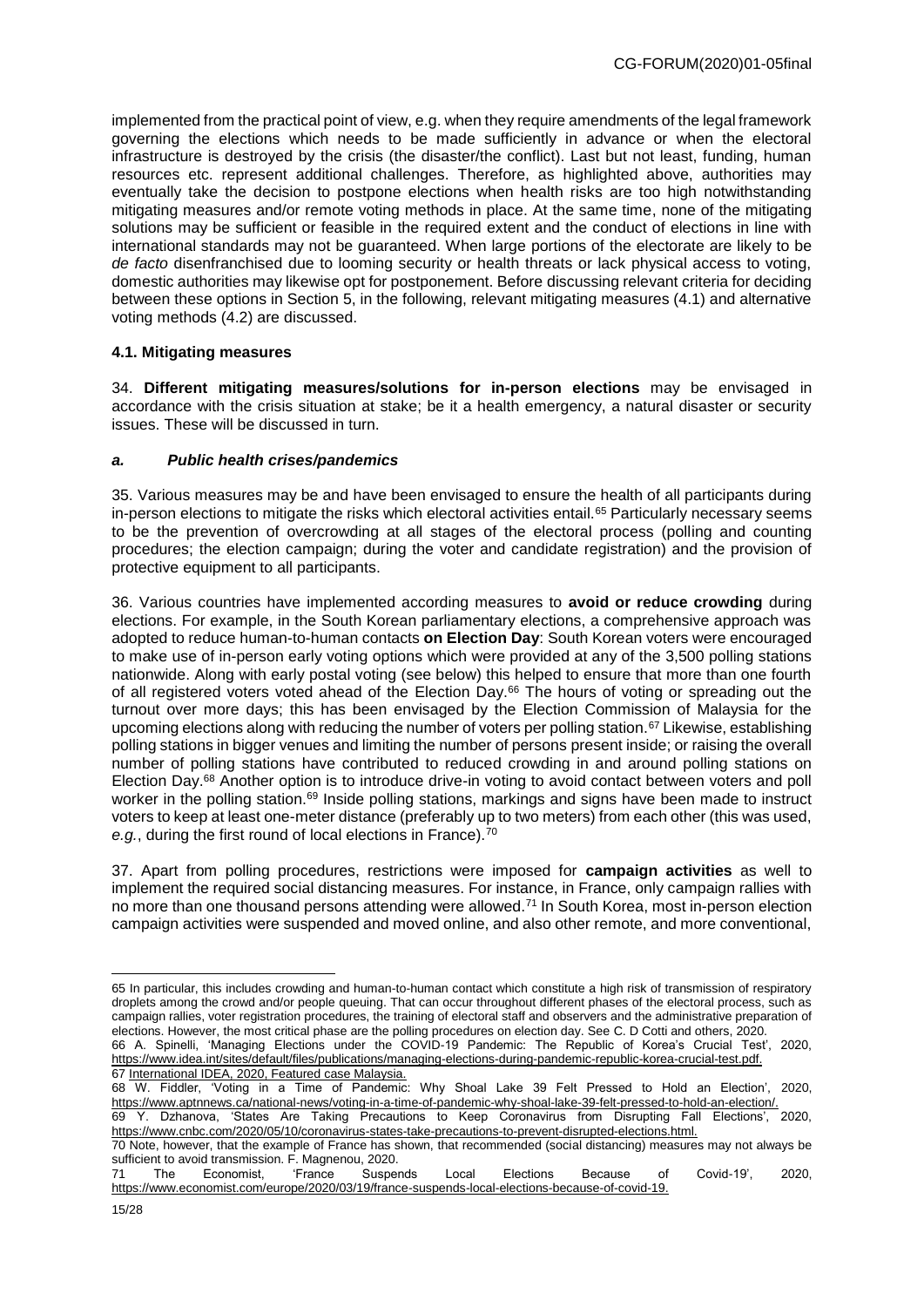channels of reaching out to voters were used.<sup>72</sup> At times, however, election campaigning under such conditions seems to have resulted in an uneven playing field, as, *e.g.*, noted by international observers during the pre-election period in Serbia where the incumbent enjoyed an advantage due to continued public appearances, often related to positive media coverage on government's handling of the pandemic situation, whereas campaign activities of opposition parties/candidates were reduced on grounds of general restrictions of political freedoms.<sup>73</sup>

38. Further measures in times of a pandemic may also be necessary for the procedures of **in-person voter registration and candidate nomination**. For the former, this may be the case especially in countries where active voter registration is in place or where voters' physical presence is necessary for certain registration procedures (*e.g*. the verification or correction of data entries in voter registers). Mitigation measures to reduce crowding at the registration office include, *e.g*., the assignation of scheduled timeslots for registration. The process of candidate nomination can be regulated in a similar manner. Also, both procedures can be, to a certain degree, conducted remotely.<sup>74</sup>

39. From the perspective of **hygienic and sanitary measures**, good practice indicates that wearing face masks and plastic gloves helps contain the transmission of the disease among those participating in elections. This was made mandatory in South Korea where widespread provisions were also implemented for the disinfection of voters' hands and polling station premises as well as objects frequently touched by voters. Further, voters in South Korea were temperature checked and those with higher temperature were sent to specially designated polling stations to be allowed to vote there which helped to ensure that the principle of universal suffrage was respected.<sup>75</sup> Observance of social distancing, hygienic/cough etiquette and handwashing among voters and poll workers can be encouraged by banners publicly displayed in and around polling stations (or across the country in general) and can be accompanied by a code of conduct providing for detailed instructions.<sup>76</sup> Voters may also be asked to bring their own pens to avoid transmission when signing the voter register as was the case in France.<sup>77</sup> In Serbia, voters were only encouraged, not obliged, to wear face masks when casting their ballot inside polling stations.<sup>78</sup>

40. Also for the **protection of poll workers**, a number of countries implemented strict measures, including personal protective equipment like face masks and plastic gloves which were made mandatory for polling staff as well as instructions to avoid touching the election materials (like voter IDs) and regular disinfections of places where voters pass. However, for example in Serbia, international observers noted that personal protective equipment was readily available but not used consistently.<sup>79</sup> In Serbia, infected voters in hospitals and quarantined at home were not allowed to vote but special polling stations were established in old age homes.<sup>80</sup> Regarding the training of electoral staff and election observers, virtual trainings may need to be developed and marketed as an alternative to in-person activities.

41. Indeed, adequate training and trust in their protection is crucial in times of a pandemic especially for poll workers. As was shown in the democratic primaries in the US State of Wisconsin, a lack of trust in measures protecting the health of poll workers may result in difficulties to fill needed vacancies in polling stations. As a consequence, only a fraction of polling stations could be opened which resulted

76 Ibid.

-

77 Euronews, 'Record Low Turnout in French Municipal Elections amidst Coronavirus Fears', 2020, https://www.euronews.com/2020/03/15/france-voters-take-to-the-polls-amid-coronavirus-fears.

78 N1, 'Serbia's doctor: Voters should wear face masks at polling stations', 2020, [http://rs.n1info.com/English/NEWS/a610080/Epidemiologist-Voters-should-wear-face-masks-in-polling-stations.html.](http://rs.n1info.com/English/NEWS/a610080/Epidemiologist-Voters-should-wear-face-masks-in-polling-stations.html)

79 See OSCE/ODIHR, Statement of Preliminary Findings and Conclusions, Parliamentary Elections in Serbia 21 June 2020, 2020, p 4; see also Reuters, 'Masked and Gloved: Israelis in Quarantine from Coronavirus Vote in Election', 2020, [https://www.reuters.com/article/us-israel-election-health-coronavirus/masked-and-gloved-israelis-in-quarantine-from](https://www.reuters.com/article/us-israel-election-health-coronavirus/masked-and-gloved-israelis-in-quarantine-from-coronavirus-vote-in-election-idUSKBN20P1BZ)[coronavirus-vote-in-election-idUSKBN20P1BZ.](https://www.reuters.com/article/us-israel-election-health-coronavirus/masked-and-gloved-israelis-in-quarantine-from-coronavirus-vote-in-election-idUSKBN20P1BZ)

<sup>72</sup> A. Spinelli, 2020.

<sup>73</sup> OSCE/ODIHR, Statement of Preliminary Findings and Conclusions, 'Parliamentary Elections in Serbia 21 June 2020', 2020, pp 2-4, [https://www.osce.org/files/f/documents/8/e/455155.pdf;](https://www.osce.org/files/f/documents/8/e/455155.pdf) See also M. Vasovic, 'Serbia's President Turned the Pandemic into a Tacky Campaign', 2020, https://balkaninsight.com/2020/05/07/serbias-president-turned-the-pandemic-into-a-tackycampaign/.

<sup>74</sup> See example of Iceland where presidential candidates collect electronic signatures to support their nomination in L. Kyzer, 'Six Candidates Running for President', 2020, https://www.icelandreview.com/politics/six-candidates-running-for-president/. 75 A. Spinelli, 2020, p 3.

<sup>80</sup> Juzne Vesti, 'Oboleli od korone i oni u izolaciji ne mogu da glasaju, biračima se preporučuje kraće zadržavanje i maska', 2020, [https://www.juznevesti.com/Drushtvo/Oboleli-od-korone-i-oni-u-izolaciji-ne-mogu-da-glasaju-biracima-se-preporucuje-krace](https://www.juznevesti.com/Drushtvo/Oboleli-od-korone-i-oni-u-izolaciji-ne-mogu-da-glasaju-biracima-se-preporucuje-krace-zadrzavanje-i-maska.sr.html)[zadrzavanje-i-maska.sr.html.](https://www.juznevesti.com/Drushtvo/Oboleli-od-korone-i-oni-u-izolaciji-ne-mogu-da-glasaju-biracima-se-preporucuje-krace-zadrzavanje-i-maska.sr.html)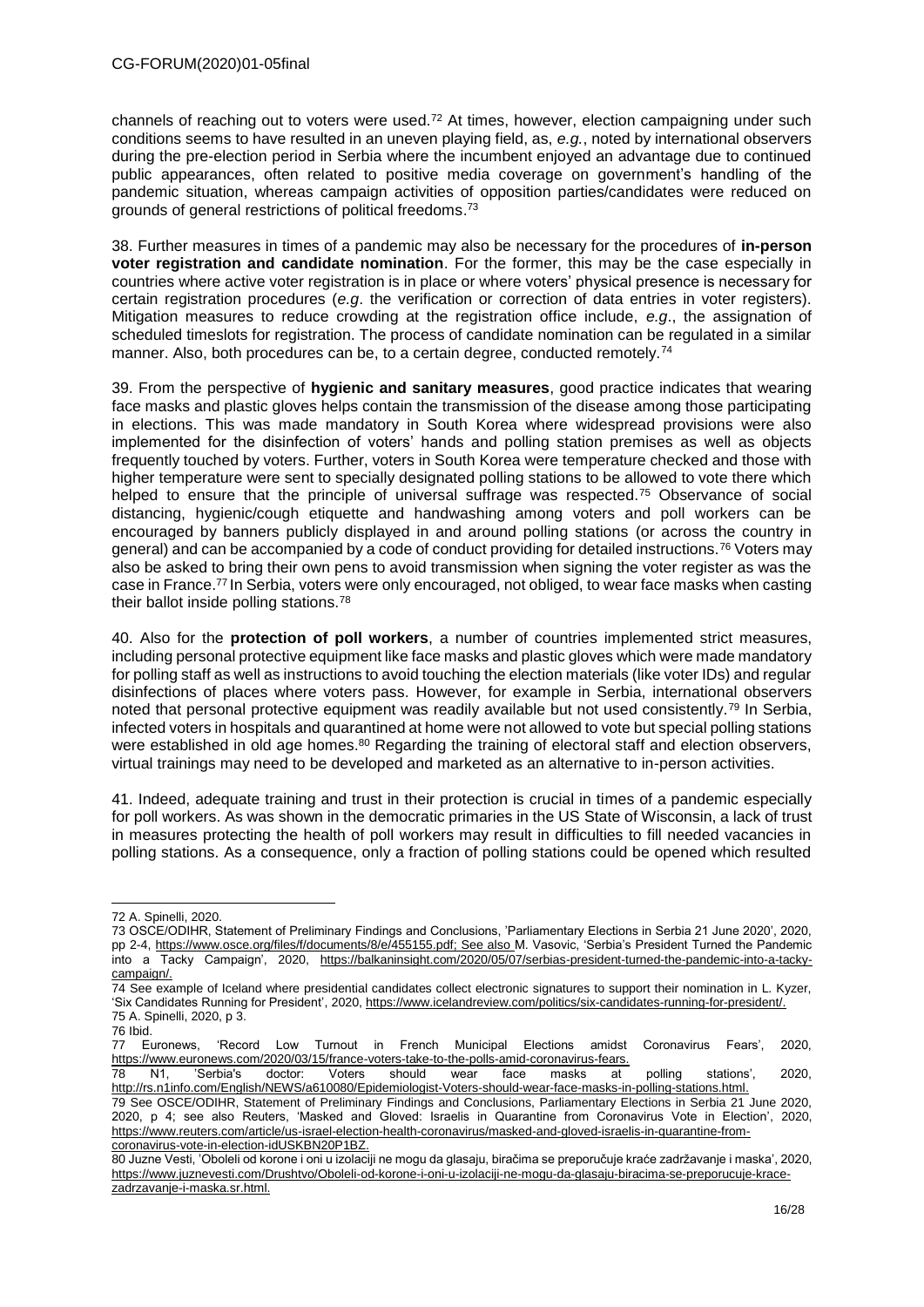in the overcrowding of voters on election day and contributed to the spread of the disease.<sup>81</sup> High standards of protection need to be applied to other agents involved in elections, like election observers, media persons and others.

42. Lastly, specific measures are necessary for **vulnerable groups** (the elderly, people with health conditions and/or hospitalised persons etc.) through the provision of adequate options for polling and according voter information. To reduce the risk of infection, persons from these groups should be allowed and encouraged to vote through alternative voting methods even if the general population votes in-person. For example, in South Korea, home voting provisions for hospitalized people were extended which guaranteed the enfranchisement of vulnerable citizens. Hence, polling stations could be relocated from areas close to independent or assisted living facilities, retirement communities, and care centres to decrease the risk of transmission.<sup>82</sup> Alternatively, separate polling stations only for vulnerable groups could be established.

43. In sum, the conduct of electoral activities at different stages of the electoral cycle, and especially inperson voting on election day, has proved to be risky but feasible also in times of pandemic under the condition that adequate measures are implemented and thoroughly adhered to by voters and poll workers.

# *b. Natural disasters*

44. In case of natural disasters, the **mitigating measures are closely aligned to the obstacles faced**. As highlighted above, the main challenges to elections in times of natural disasters are twofold: the (internal) displacement of the eligible population (Internally Displaced Persons, IDPs) and the destruction of election infrastructure due to which the general population is unable to vote. Measures implemented by states in order to address challenges stemming from natural disasters thus usually revolve around overcoming various obstacles of legal, administrative and practical origin that often prevent the eligible population from voting. They relate to various dimensions of the electoral process. For broader context, the Congress addressed the issue of voting rights of IDPs in the 2018 report entitled **'Voting rights at local level as an element of successful long-term integration of migrants and IDPs in Europe's municipalities and regions**'.

45. Mitigating measures need first to be adopted in case of **lacking documentation.** Indeed, the lack of documentation that proves the identity of a person, including citizenship, residence and other details is often a problem for IDPs who have lost their belongings in the course of displacement. As a result, IDPs fail to provide evidence of their eligibility to register and vote, leading to their disenfranchisement.<sup>83</sup> Relevant mitigation measures thus require that these voters are provided with replacement documentation such as IDP certificates or regular ID cards that can be used for voter registration. These should be easily obtainable for them, meaning that administration should not be overly burdensome and practicalities such as travelling long distance or to unsafe areas should not be a major obstacle for IDPs. Changes of domestic legislation and administrative procedures may be required accordingly.<sup>84</sup>

46. Relevant mitigating measures need also to address restrictive residency requirements. Indeed, such **restrictive residency requirements** linking the exercise of electoral rights strictly to the place of voter's residence prior to displacement can be another obstacle to participation in the electoral process in case of natural disasters. Since most IDPs are displaced outside their regular electoral constituency, they cannot comply with the general rule that voters are registered in the constituency of their permanent residence, especially regarding local elections. Various examples evidence the problems faced. As was the case in Azerbaijan, it may be forbidden by law to change permanent residence and voting address without prior authorisation from administrative authorities. Even if possible, the administrative act may require excessive paperwork and bear significant costs and other obstacles.<sup>85</sup> In Armenia, only property owners or their relatives could register residence while others could do so only upon written notice by the owner notarised by a lawyer. Without registered residency, IDPs were not permitted to vote in the

<sup>-</sup>81 Politico, 'Wisconsin Health Department: 36 People Positive for Coronavirus after Primary Vote', 2020, [https://www.politico.com/news/2020/04/27/wisconsin-tested-positive-coronavirus-election-211495.](https://www.politico.com/news/2020/04/27/wisconsin-tested-positive-coronavirus-election-211495)<br>82 Centers for Disease Control and Prevention. Recommendations for Election Polling Locations'.

<sup>82</sup> Centers for Disease Control and Prevention, 'Recommendations for Election Polling Locations', 2020, [https://www.cdc.gov/coronavirus/2019-ncov/community/election-polling-locations.html.](https://www.cdc.gov/coronavirus/2019-ncov/community/election-polling-locations.html) 

<sup>83</sup> J. Grace, E. Mooney, 2007.

<sup>84</sup> UNHCR, 2009.<br>85 JEES 'Inte 'Internally Displaced Persons and Electoral Participation: A Brief Overview', 2016, p 8, [https://www.ifes.org/sites/default/files/idps-electoral-participation-october-2016.pdf.](https://www.ifes.org/sites/default/files/idps-electoral-participation-october-2016.pdf)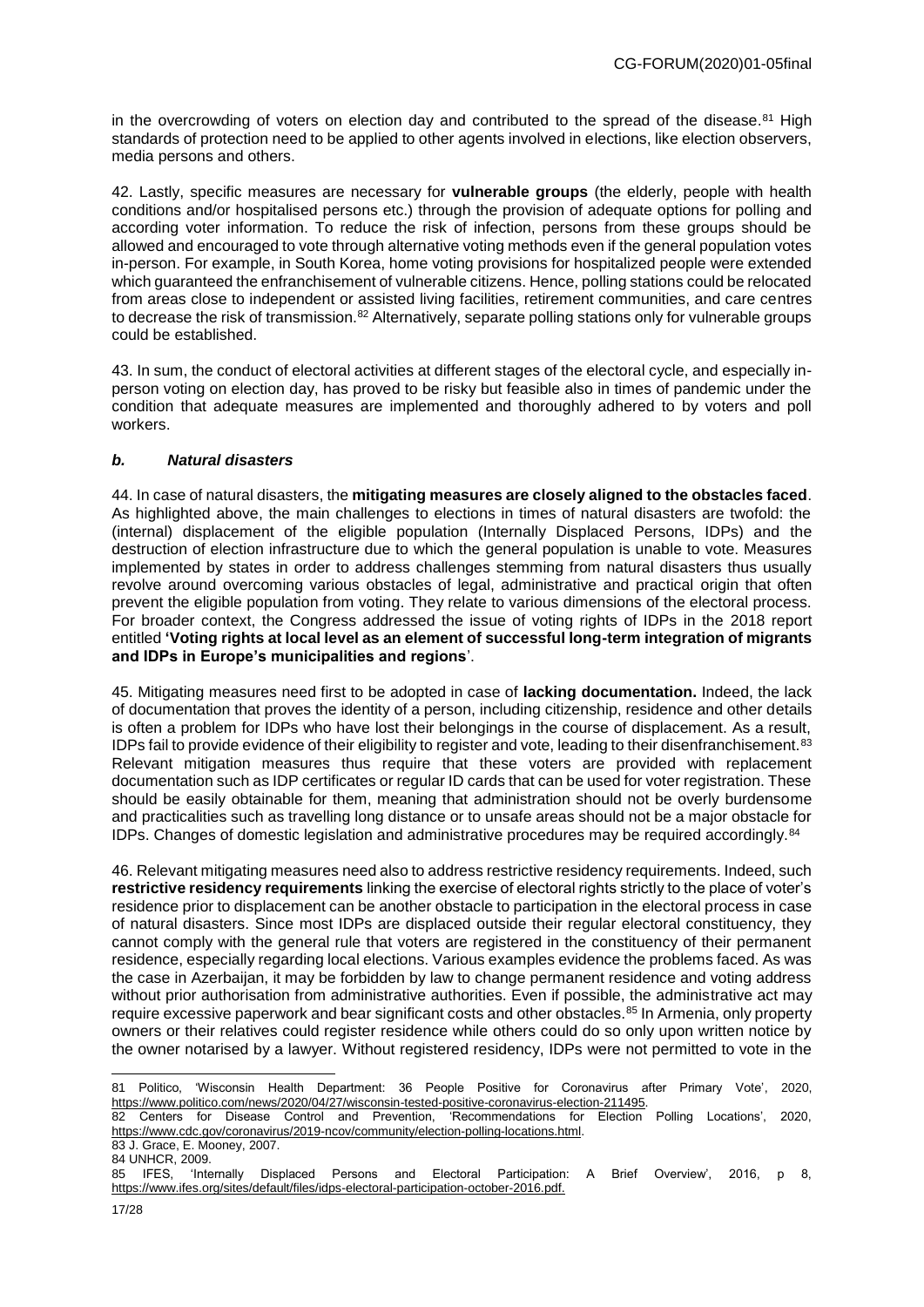area of their actual residence.<sup>86</sup> A further problem arises when the change of residency has unreasonable consequences such as the loss of humanitarian assistance or creates obstacles to return.<sup>87</sup> To address these challenges, relevant mitigation measures include a reform of the domestic legal framework and administrative procedures to enable IDPs to register and vote in the area of displacement, without facing any adverse consequences. Absentee registration and voting arrangements should be established for IDPs to enable them to participate in elections in their area of origin while they are displaced.<sup>88</sup> This would also allow for participation in case of natural disasters.

47. **Voter education of IDPs** is another means of mitigation in case of natural disasters. Indeed, the lack of adequate information about voting modalities for IDPs and insufficient efforts in voter education and general campaigning towards IDPs represent another challenge to the participation of displaced voters in the electoral process. Confusing and late instructions provided by authorities or a lack of any instructions on registration and polling procedures can lead to low electoral turnout among IDPs and need to be addressed accordingly. Therefore, relevant mitigation measures may include targeted public information and outreach campaigns by the authorities in order to inform displaced voters well in advance about existing registration and voting arrangements in a language they understand. Also, political actors should be encouraged to reach out to IDPs during the campaign period.

48. Lastly, measures need to address the **limited physical access** of voters to registration centres and polling stations in the aftermath of a natural disaster and the ensuing destruction of physical infrastructure. Long distances, lack of safe and affordable transport, insecurity on the ground, inadequate voting arrangements and an insufficient number of polling stations because of damaged election infrastructure may be limiting factors for the electoral participation of especially women, older persons and persons with disabilities. $89$  Relevant mitigation measures should attempt to tackle these issues. Still, one has to acknowledge that it may not always be possible to hold in-person elections in the aftermath of a natural disaster. For example, in the 2005 New Orleans local elections after hurricane Katrina, the level of destruction immediately before election day was so significant that in-person voting was abandoned and remote voting measures were implemented instead (see below).<sup>90</sup> In any case, should elections be held in a situation of natural disaster, significant efforts need to be made to make election administration fully operational and to ensure that safe, accessible and affordable transportation to and from polling stations as well as safe voting on the ground is available for displaced and other voters. For this purpose, efforts may need to be made to repair critical road infrastructure or to establish possible alternatives to make access to polling stations possible.<sup>91</sup>

49. Some of the proposed mitigating measures may however compromise the integrity of the electoral process, leading for example to voter impersonation due to relaxed provisions of voter identification or multiple voting by a single voter in different constituencies due to changes in the voting address. Relevant mitigation measures need to be carefully considered as regards their potentially detrimental impact on the integrity of the electoral process.

# *c. Security threats*

50. To an extent, organising elections under security threats (*e.g.* by armed groups or in case of conflict and unrest or in the wake of a terrorist attack) has similar challenges as holding elections in situations of natural disaster. Similar mitigating measures may be required accordingly as regards lacking documentation, restrictive residency requirements, voter education and limited physical access to voting. The similarity is due to the displacement of persons that both situations tend to generate. Moreover, armed conflicts may also result in the displacement of people outside the country (*i.e.* political refugees) seeking to avoid entanglement between warring parties or domestic persecution.<sup>92</sup> This happened for example in post-war Bosnia and Herzegovina where a number of refugees were allowed

<sup>-</sup>86 OSCE/ODIHR Election Observation Mission Final Report, 'Parliamentary Election, Republic of Armenia, 30 May 1999', 1999, p 13.

<sup>87</sup> OSCE/ODIHR Election Observation Mission Final Report, 'Parliamentary Elections, Republic of Georgia, 31 October and 14 November 1999', 2000, pp 14, 16, 22.

<sup>88</sup> UNHCR, 2009.

<sup>89</sup> J. Grace, E. Mooney, 2007.

<sup>90</sup> Ibid.

<sup>91</sup> UNHCR, 2009.

<sup>92</sup> ICRC, 'Displacement in times of armed conflict: How international humanitarian law protects in war and why it matters', https://www.icrc.org/en/document/ihl-displacement.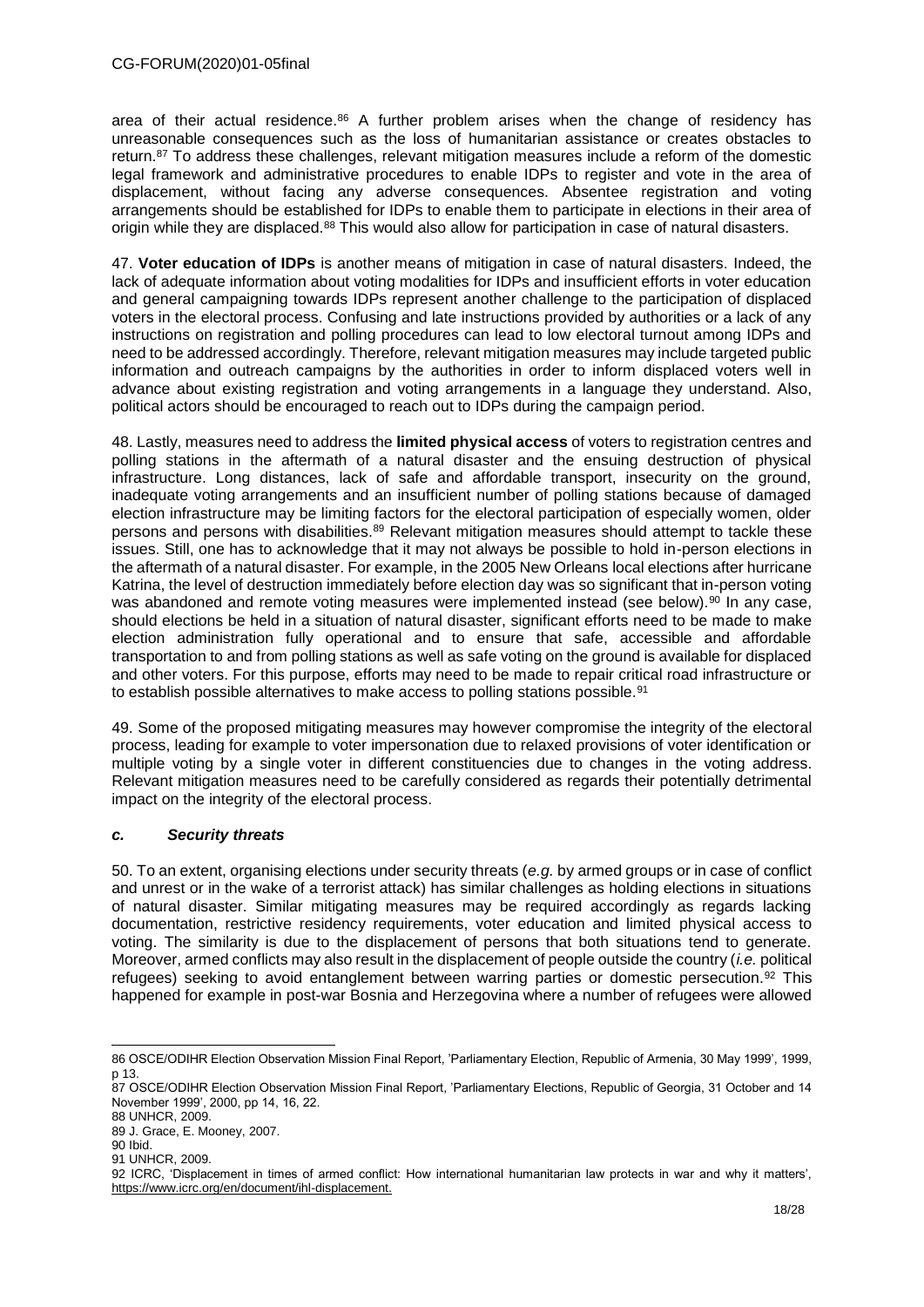to vote from abroad (see below). $93$  In addition to relevant mitigation measures addressing the abovementioned legal, administrative and practical obstacles that voters are exposed to (no matter if they are displaced or not); further measures to mitigate the risk of pressure and intimidation by armed groups or insecure access to the polling station are needed when, *e.g.,* a terrorist threat is imminent. A category *per se* are cases of internal political instability and imposed state-of-emergency measures affecting voting procedures. Mitigating measures are required accordingly (see below).

51. Political pressure and **voter intimidation** by armed groups imposed on voters during armed conflicts or communal tensions represent a major threat to the exercise of the right to political participation. These risks need to be mitigated at different stages of the electoral process, from voter registration, to obtaining the necessary identity documentation, through to the casting of ballots and even the arrival of elected officials to assume their duties of office.<sup>94</sup> In general, to mitigate such risks, an increased presence of security units throughout the electoral process may be needed. Such forces should be adequately trained to provide protection against pressure and avoid the intimidation to voters. They should also be composed of both, men and women, and, if applicable, also integrate members of minorities. This contributes to their legitimacy and furthers the trust of voters and poll workers. In any case, safeguards must be in place to ensure that the security forces which are deployed on Election Day do not interfere with the electoral process and limit their activities strictly to protecting election participants from possible pressure and the intimidation by armed groups.<sup>95</sup> Importantly, elections can only be free, fair and legitimate if voters can participate without fear of risk, intimidation or harm. Relevant mitigating measure are necessary to address this.

52. Also, mitigation measures need to address further related risks. Namely, the risks posed by the **insecurity in accessing polling procedures** during a violent conflict, armed tensions or an imminent terrorist attack. Under such circumstances, states should set some minimum conditions for voters to access polling procedures in order to ensure that they can exercise their right to vote freely and without the risk of physical harm or fear thereof. Security on the way to and at polling stations should be enhanced, including by ensuring that adequate numbers of trained security officers are deployed as described in the case of pressure and intimidation above.<sup>96</sup> Alternative absentee arrangements can be made such as in-person voting in another location from the home constituency or postal voting (see below).<sup>97</sup> When a terrorist attack occurs during or immediately before Election Day, it will likely damage the polling place or render it a crime scene, thereby making it unavailable for voting. In response, election officials could attempt to redirect voters to a nearby replacement polling station.<sup>98</sup> In any case, voters assigned to any polling location that election officials shut down due to a terrorist attack, whether because the polling location is the site of the attack or as a precautionary measure, should be entitled to an adequate alternate means of voting before the polls close.<sup>99</sup>

53. Finally, mitigating measures need to address situations of **internal political instability** induced, for example, by an attempted coup. These pose very specific security threats to the holding of elections and are likely to lead to their postponement. If elections are held nevertheless, the major obstacle to elections in these situations will be the possible instability of state institutions and the danger of infiltrations and fights between supporters and challengers of the regime. Immediate state action to counter undemocratic attempts to disrupt legitimate government and ensure orderly conduct of elections may require detainment and criminal prosecution of suspected perpetrators<sup>100</sup> as well as ensuring that voters can access polling procedures and vote without physical harm and intimidation (see above). However, practice has shown that implementation of such measures under these circumstances often leads to the curtailment of civil and political rights which is, in turn, incompatible with democratic elections.<sup>101</sup>

<sup>93</sup> S. Bagshaw, 'Internally Displaced Persons and Political Participation: The OSCE Region, The Brookings Institution Project on Internal Displacement', 2000, p 8.

<sup>94</sup> J. Grace, E. Mooney, 2007.

<sup>95</sup> Ibid.

<sup>96</sup> UNHCR, 2009.

<sup>97</sup> IFES, 2016, p 12.

<sup>98</sup> Note, however, that even if other polling places are operational and available for voters from places targeted by terrorist attacks, voters may reasonably prefer to abstain from voting for fears of follow-up attacks. 99 M. Morley, 2018, p 597.

<sup>100</sup> See Venice Commission, 'Opinion On the Protection of Human Rights in Emergency Situations', 2006, [https://www.venice.coe.int/webforms/documents/default.aspx?pdffile=CDL-AD\(2006\)015-e.](https://www.venice.coe.int/webforms/documents/default.aspx?pdffile=CDL-AD(2006)015-e)

<sup>101</sup> See above the case of Turkey in Part 2; For further reference see OSCE/ODIHR, Final Report, 'Constitutional Referendum in Turkey 16 April 2017', 2017, [https://www.osce.org/files/f/documents/6/2/324816.pdf;](https://www.osce.org/files/f/documents/6/2/324816.pdf) See also PACE, 'The functioning of democratic institutions in Turkey', 2017, http://semantic-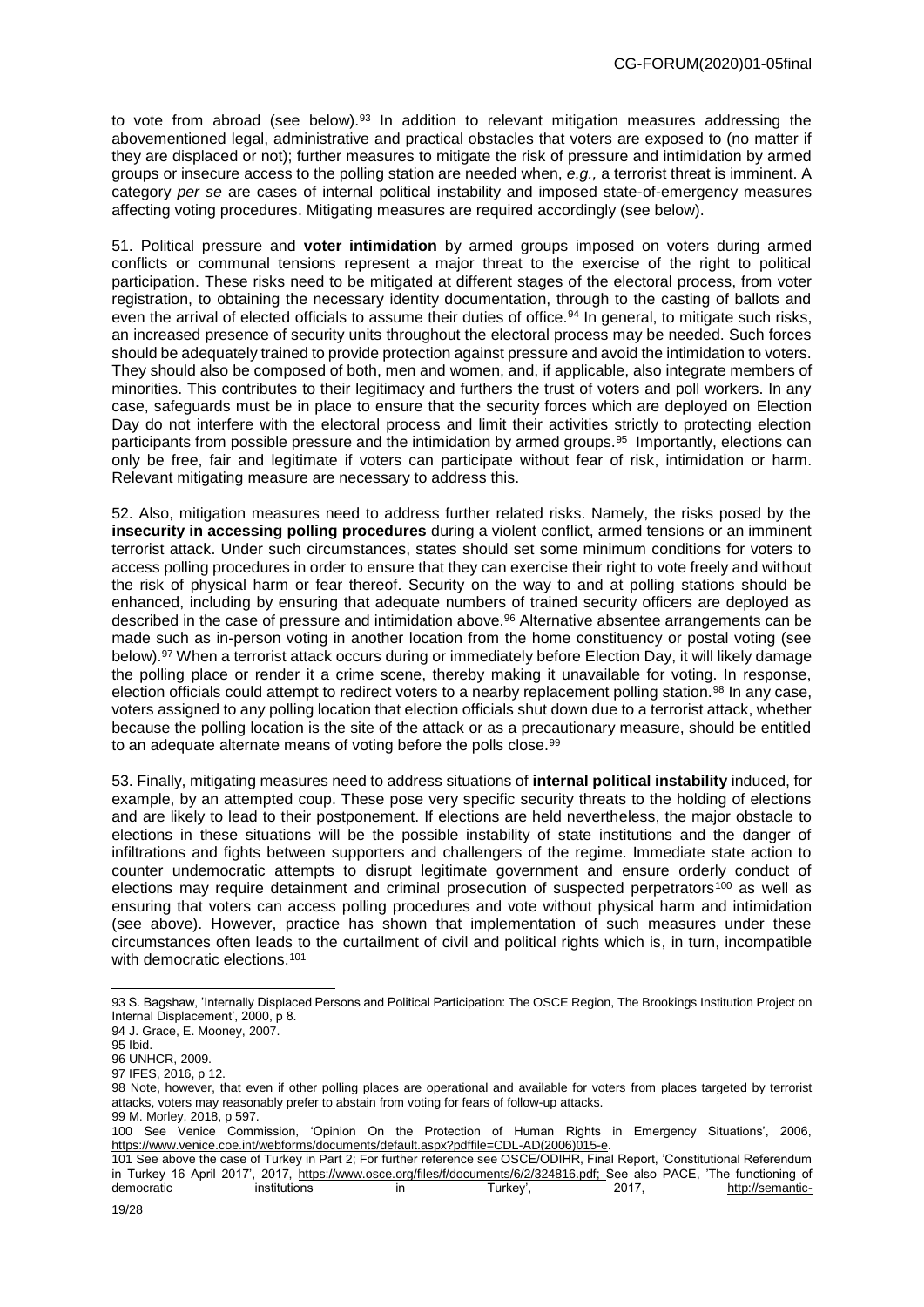54. Overall, a variety of mitigation measures may be adopted to enable elections also in major crisis situations. Still, the mentioned mitigation measures may not be sufficient for all domestic situations. Thus, it may likewise become necessary to (additionally) rely on alternative voting methods.<sup>102</sup> These will be discussed next.

## **4.2. Alternative voting methods**

55. Especially the current COVID-19 pandemic has (re-)opened the debate about alternative methods to complement (or even replace) traditional in-person voting in order to avoid human-to-human contact amongst voters and poll workers on Election Day while maintaining voter turnout. Alternative voting methods include sending the ballot by post (also called: postal voting, mail-in ballot), casting the vote online through a computer or mobile phone application (also referred to as: electronic voting, e-voting, internet voting, online voting), or by means of voting by proxy or by mobile ballot box. These methods allow voters to cast their ballots either remotely or by involving other persons; some of them can be utilised to expand early voting provisions. In the face of the current pandemic, a growing number of states have provided for alternative/remote voting or is considering doing so in the upcoming elections in 2020 or 2021.<sup>103</sup> Earlier, alternative voting methods have played a role in enfranchising voters displaced by conflict or natural disasters or served generally as an alternative for voters during extraordinary situations.<sup>104</sup> Remote voting can also be used locally when in-person voting is not possible in certain areas, e.g. in case of a localised natural disaster. However, their use remains limited during large-scale natural disasters or dire consequences of armed conflicts when infrastructure (roads, services etc.) breaks down. Therefore, the use of these methods remains situation-specific and depends on the factors elaborated below.

56. **Postal voting** has become one of the most discussed options to replace/complement in-person voting especially during the COVID-19 pandemic. In some states, postal voting has been introduced for this purpose, mostly where such provision had already been provided for in the legal framework, for example for out-of-country voters, for voters with disabilities, for voters in hospitals and prisons or as a general option of voting when certain conditions are met (*e.g.* early registration or provision of a specific reason). Postal voting was successfully used for the regional elections in the federal state of Bavaria in Germany as well as in South Korea where provisions were made for early voting by postal ballot. In Bavaria, local elections were held amid the COVID-19 pandemic, with voters being free to decide to vote in-person or by post in the first round and voting by all-postal vote in the second round where the sanitary situation had deteriorated.<sup>105</sup> The considerable success, demonstrated by high electoral turnout, is also due to Bavaria's previous long-standing experience with postal voting which is considered trustworthy amongst voters, many of whom have grown accustomed to voting in this manner. <sup>106</sup> Further, postal voting was used in Bosnia and Herzegovina to enfranchise refugees who

pace.net/tools/pdf.aspx?doc=aHR0cDovL2Fzc2VtYmx5LmNvZS5pbnQvbncveG1sL1hSZWYvWDJILURXLWV4dHIuYXNwP2Z pbGVpZD0yMzU2NiZsYW5nPUVO&xsl=aHR0cDovL3NlbWFudGljcGFjZS5uZXQvWHNsdC9QZGYvWFJlZi1XRC1BVC1YTUw yUERGLnhzbA==&xsltparams=ZmlsZWlkPTIzNTY2.

<sup>102</sup> Even the postponement of elections may be called for. See below, Part 5 for according parameters of assessment.

<sup>103</sup> Postal voting has been implemented in Bavaria, South Korea, Geneva and in a number of US primary elections this year. Likewise, a large number of US states consider that subnational elections will be held through postal voting as well as this option is foreseen for the upcoming elections in Australia and New Zealand. For updated info see International IDEA, 2020. Postal voting was also introduced in Poland, though in a lesser degree than had been initially planned, see updated info in N. Kalandadze, 'Switching to All-Postal Voting in Times of Public Health Crises', 2020, https://www.idea.int/news-media/news/switching-allpostal-voting-times-public-health-crises-lessons-poland. In addition, note that postal voting has long been in use in several established democracies in Europe, e.g., Germany, Ireland, Spain, Switzerland and, for voters abroad, e.g. in the Netherlands, Norway, Sweden, but also in Hungary. It was also used, for example, in Bosnia and Herzegovina and Kosovo in order to ensure maximum inclusiveness of the election process. For an overview of states' practices and their compatibility with international standards see Venice Commission, 'Report on the Compatibility of Remote Voting and Electronic Voting with the Standards of the Council of Europe', 2004[, https://www.venice.coe.int/webforms/documents/default.aspx?pdffile=CDL-AD\(2004\)012-e.](https://www.venice.coe.int/webforms/documents/default.aspx?pdffile=CDL-AD(2004)012-e)

<sup>104</sup> As mentioned above, this includes primarily postal voting, e.g. in post-war local elections in Bosnia and Herzegovina for voters displaced abroad from the city of Mostar; in local elections in the US for voters in New Orleans in the aftermath of hurricane Katrina, as well as in several other countries where postal voting is accessible for voters upon request in situation like sickness, elderly voters, persons with disabilities or voters abroad as used to be the case in Germany where, however, postal voting provisions were made universal as is the case in a number of European countries (e.g. Austria, Finland).

<sup>105</sup> Euronews, 2020; See also that in the Indian state of Bihal, postal voting will be allowed for voters infected with COVID-19. R. Chopra, 'Bihar on its mind, Election Commission to allow postal ballots for Covid-affected', 2020, https://indianexpress.com/article/india/bihar-polls-ec-covid-patients-postal-ballots-6471458/.

<sup>106</sup> Voting by post has long been an option for registered voters in Bavaria without providing a specific reason and accessible also for those temporarily abroad. Thus, existing legal provisions and procedures in place to deliver, collect and process the ballots resulted in voters' confidence in the process demonstrated by higher voter turnout than during the previous local elections despite the pandemic.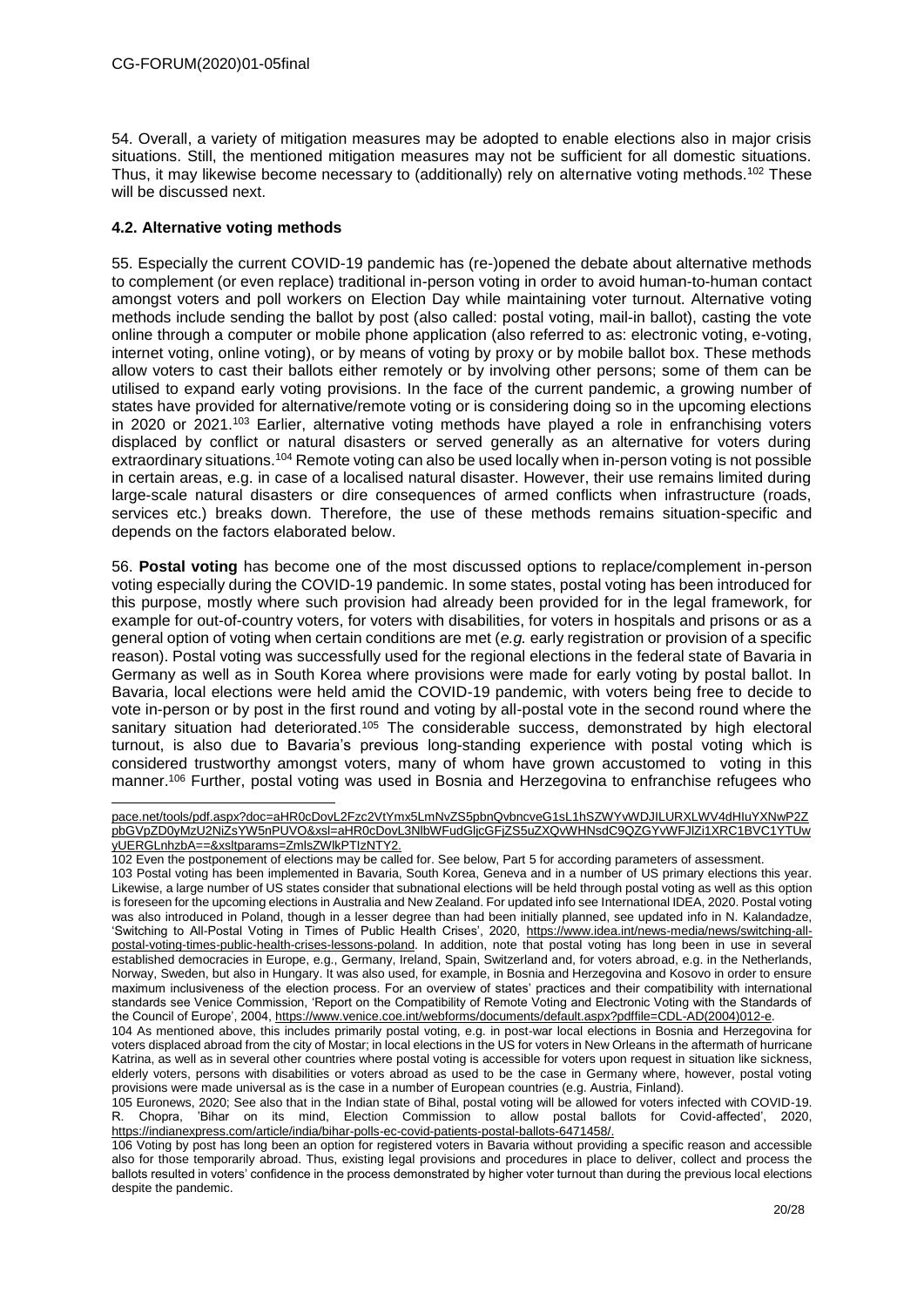had fled from the country due to conflict and could not vote otherwise in the 1996 local elections in Mostar; conversely postal voting was not made possible for IDPs who remained in the country.<sup>107</sup> Less successfully was the postal voting used during the local elections in New Orleans (US State of Louisiana) in the aftermath of the hurricane Katrina where a number of voters could not access polling stations and vote in person: Besides overly cumbersome postal voting procedures and a lack of voter information provided by authorities, the postal ballots were also delivered late or not at all. As a result, many voters remained disenfranchised, especially those from disadvantaged communities.<sup>108</sup>

57. Unlike traditional paper-based methods, **new voting technologies (NVTs)** provide electronic means to cast and count votes, using information and communications technologies.<sup>109</sup> Perhaps the most commonly known NVT which regained prominence in debates especially during the COVID-19 pandemic is **internet voting**. However, contrary to postal voting, nearly no country has ever employed internet voting in response to a major crisis situation. In fact, only a handful of countries in the world rely on internet voting regularly while several others have tested this method but later returned to traditional voting.<sup>110</sup> A relatively recent exception to the most limited use of internet voting in crisis situations were elections in New Jersey where in the aftermath of superstorm Sandy in 2012 voters were allowed to vote via e-mail and fax. This was however broadly criticised by experts for lacking safeguards to ensure the secrecy of the vote and to prevent voter impersonation.<sup>111</sup> Due to the high levels of planning, preparation and testing needed, it is unlikely that countries which do not already have the systems in place would be able to introduce NVTs, and in particular internet voting, as an immediate response to a crisis situation like pandemics, natural disasters or security threats.

58. Two more traditional methods that have been considered or have been used in times of crisis are proxy voting and voting by mobile ballot box. **Proxy voting** is a form of voting whereby a registered voter may delegate his or her voting power to a representative, to enable a vote in absence. Proxy voting can, under certain conditions,<sup>112</sup> offer a further option especially for vulnerable groups to participate in an election without being required to visit a polling station. For instance, proxy voting is in use in France where voters normally have to apply for permission personally, but due to the COVID-19 crisis certain groups of voters could request that a policeman come to their home to assess the application in advance. The exception was granted to persons in quarantine or confined due to illness, to those who could not move due to a disease or disability, and to persons living in retirement facilities.<sup>113</sup> In general terms, voting by proxy in a crisis situation is possible in countries where this option is provided by law. For instance, proxy voting is widely used in the Netherlands where this practice has a long-standing tradition, however not without criticism as was pronounced in the Congress report on the 2018 Dutch local elections. <sup>114</sup> Also, in the United Kingdom a provision exists for "emergency proxy for an election" for those voters who are prevented from voting for unexpected circumstances and can apply for this after the deadline for regular proxy voting upon a confirmation. 115

59. Voting by **mobile ballot,** on the contrary, entails poll workers bringing the ballot box to a voters address. This method is often used in elections to allow voters to cast their ballot who cannot come to the polling station due to their impaired mobility. In times of major crisis such as a pandemic, the use of mobile ballot boxes could be expanded to a wider group of voters, *e.g.*, voters infected with COVID-19 or voters of risk groups. In any case, high standards of protection must be applied when poll workers deliver the mobile ballot box to the voter. For example, this method is considered for older voters, voters with medical conditions, voters in rest homes and hospitals and for prisoners in the upcoming general elections in New Zealand.<sup>116</sup> In the 2000 presidential elections in Georgia, mobile ballot boxes were

<sup>107</sup> J. Grace, E. Mooney, 2007, p 12.

<sup>108</sup> Ibid.

<sup>109</sup> See for example Venice Commission, Collection of reports Using New Technologies in Electoral Process, An online meeting held on 21 July 2020.

<sup>110</sup> Estonia, some cantons in Switzerland, tested e.g. in Norway.

<sup>111</sup> Los Angeles Times, 'Voting rights coalition describes problems in N.J., other states', 2012, https://www.latimes.com/politics/la-xpm-2012-nov-06-la-pn-voting-rights-problems-election-day-20121106-story.html.

<sup>112</sup> Strict rules should apply to prevent electoral fraud. See Venice Commission, 'Code of Good Practice in Electoral Matters', 2002, I.3.2.v, https://rm.coe.int/090000168092af01.

<sup>113</sup> IFES, 'Elections Held and Mitigating Measures Taken During COVID-19', 2020, https://www.ifes.org/sites/default/files/elections\_held\_and\_mitigating\_measures\_taken\_during\_covid-19.pdf.<br>114 Congress. 'Information\_report\_on\_municipal\_elections\_in\_the\_Netherlands\_(21 March\_2018)',\_2018,\_p\_7,

<sup>114</sup> Congress, 'Information report on municipal elections in the Netherlands (21 March 2018)', 2018, p 7, [https://rm.coe.int/CoERMPublicCommonSearchServices/DisplayDCTMContent?documentId=09000016808e4a9d.](https://rm.coe.int/CoERMPublicCommonSearchServices/DisplayDCTMContent?documentId=09000016808e4a9d)

<sup>115</sup> London Borough of Hounslow, 'Voting by proxy', 2020, [https://www.hounslow.gov.uk/info/20043/elections\\_and\\_voting/1262/voting\\_by\\_proxy/3.](https://www.hounslow.gov.uk/info/20043/elections_and_voting/1262/voting_by_proxy/3)

<sup>116</sup> New Zealand Electoral Commission, '2020 General Election COVID-19 and the 2020 General Election', 2020, https://vote.nz/elections-and-more/all-events/2020/2020-general-election/covid-19-and-the-2020-general-election/.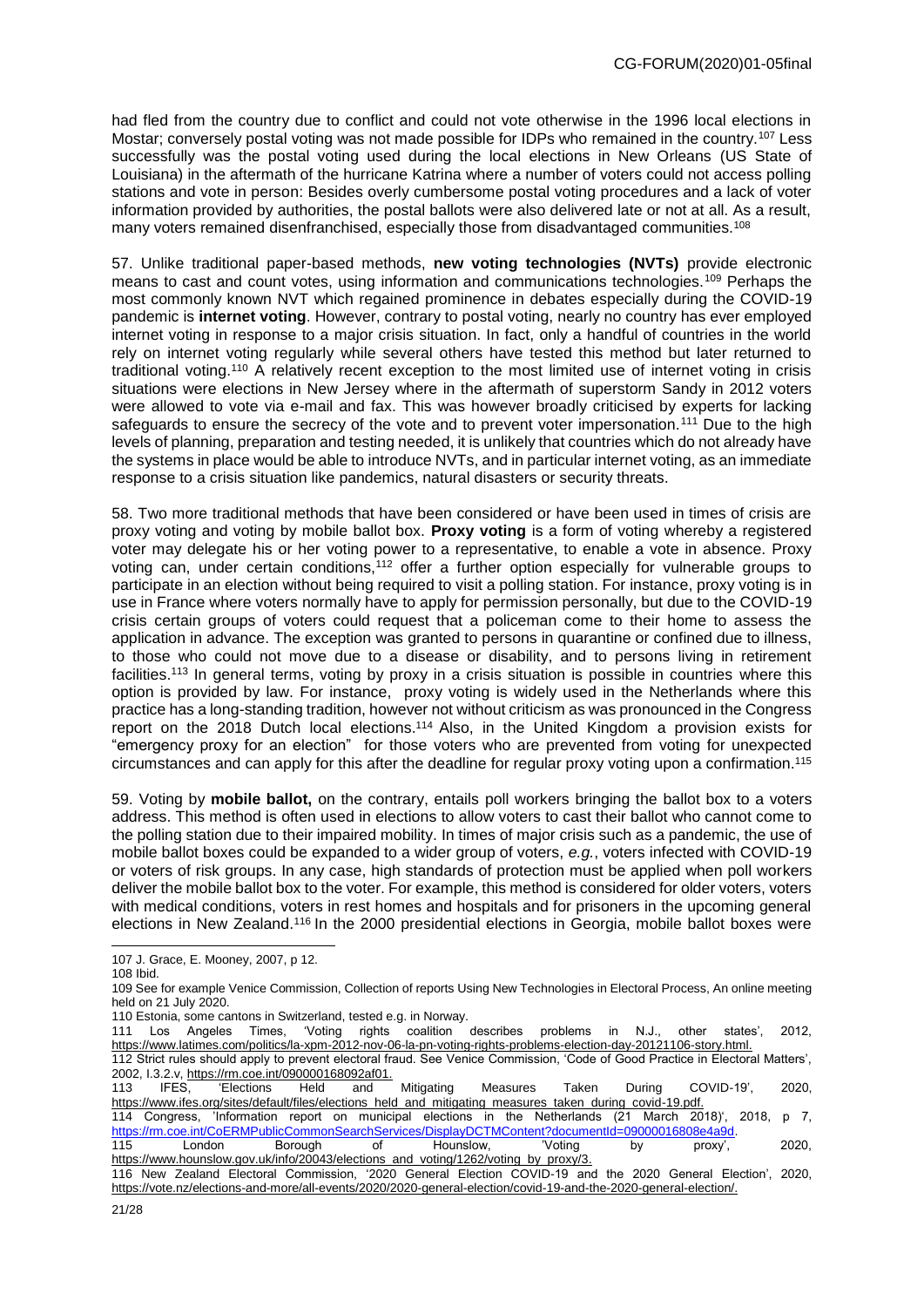placed close to the line which determined the border between Georgia and separatist Abkhazia to give an opportunity to vote to those who remained displaced after the conflict.<sup>117</sup>

60. To conclude, alternative/remote voting methods broaden the range of options a state has when holding elections in times of major crisis. At the same time, though, these methods have rarely been used exclusively to replace in-person voting. This is for a variety of reasons, including most importantly the practical and legal feasibility of employing alternative voting methods shortly before elections as well as the weaker guarantees for safeguarding the integrity of elections, most importantly the secrecy of the vote.<sup>118</sup> From the practical feasibility point of view, the implementation of alternative voting methods is arguably less difficult when the physical infrastructure in the country is intact and security conditions are under the control of the government (*i.e.* in situations of public health emergencies). In any case, alternative voting methods seem suitable to complement rather than replace traditional voting, also in times of crisis.<sup>119</sup>

#### **Excursus 1: international observation of elections held in major crisis situations**

61. The **physical deployment of election observers** will generally be very difficult, if not impossible, when elections are held in major crisis situations. Threats to life, health and security of observers are simply too huge and practical feasibility of deploying a mission may be insurmountable. At the same time, it may be necessary to have certain international observation for the sake of the integrity of the electoral process.<sup>120</sup> Thus, during the ongoing COVID-19 pandemic, limited election observation missions under tightened security measures have been deployed, as of September 2020, to Serbia, Croatia, North Macedonia, Poland and Montenegro.<sup>121</sup> In the past, election observation missions have been deployed in volatile security environments, for example in Afghanistan, Pakistan and Iraq.<sup>122</sup>

62. Default options and **alternative strategies** may be necessary in case that physical presence of observers in the country is not possible, including remote meetings with key stakeholders (e.g. the Central Election Commission, candidates, political parties, domestic observers, civil society, domestic observers, the media), co-operation with domestic NGOs and international partners who are in the country on election day to allow for some physical observation of the electoral process. While such alternative strategies obviously cannot replace the deployment of an election observation mission, it at least allows for remote presence, some degree of observation, maintains a platform for the dialogue with local authorities/stakeholders and therefore should have some beneficial effects as regards the integrity of the electoral process even when done remotely.

63. **Physical presence** of an **election observation mission** in a **limited format** will be conditioned by various factors. In the first place, travel restrictions may be in place that do not allow international observers to come to the country or allow only certain nationals to do so, thus limiting the composition

<sup>-</sup>117 OSCE/ODIHR, Final Report, 'Presidential Election in Georgia 9 April 2000', 2000, https://www.osce.org/files/f/documents/1/2/15579.pdf.

<sup>118</sup> However, despite these risks and challenges, there is a growing acceptance of these methods as alternatives to in-person voting under conditions defined by international standards. Venice Commission, 2002, I.3.2; as well as other provisions of the Code<sup>.</sup>

<sup>119</sup> It was held that, in light of international good practice, in-person voting should always be possible and available to voters when they preferred. Venice Commission, 2002, II.2.b.

<sup>120</sup> See respectively excerpts of the Preamble of the 2005 Declaration of Principles for International Election Observation: "International election observation expresses the interest of the international community in the achievement of democratic elections, as part of democratic development, including respect for human rights and the rule of law. … International election observation has the potential to enhance the integrity of election processes, by deterring and exposing irregularities and fraud and by providing recommendations for improving electoral processes. It can promote public confidence, as warranted, promote electoral participation and mitigate the potential for election-related conflict. It also serves to enhance international understanding through the sharing of experiences and information about democratic development...'

<sup>121</sup> OSCE/ODIHR, 'Elections in 2020', [https://www.osce.org/odihr/elections/2020.](https://www.osce.org/odihr/elections/2020) Note that most of these missions were composed only of the core team of experts and no systematic observation of Election Day was conducted. However, for example during the recent parliamentary elections in Montenegro, also long-term observers were deployed to observe the electoral process in the regions. Additionally, note that at some of these missions, for example in the presidential elections in Poland, observers from the Parliamentary Assembly of the Council of Europe were present. CoE PACE, 'PACE to assess the Presidential election in Poland', [http://assembly.coe.int/nw/xml/News/News-View-EN.asp?newsid=7932&lang=2.](http://assembly.coe.int/nw/xml/News/News-View-EN.asp?newsid=7932&lang=2) Reportedly, social distancing measures were observed during meetings with interlocutors and personal protective equipment like face masks was used.

<sup>122</sup> OSCE/ODIHR, 'Elections in Afghanistan', [https://www.osce.org/odihr/elections/afghanistan;](https://www.osce.org/odihr/elections/afghanistan) EU EODS, 'EOM Reports', http://www.eods.eu/eom-reports/.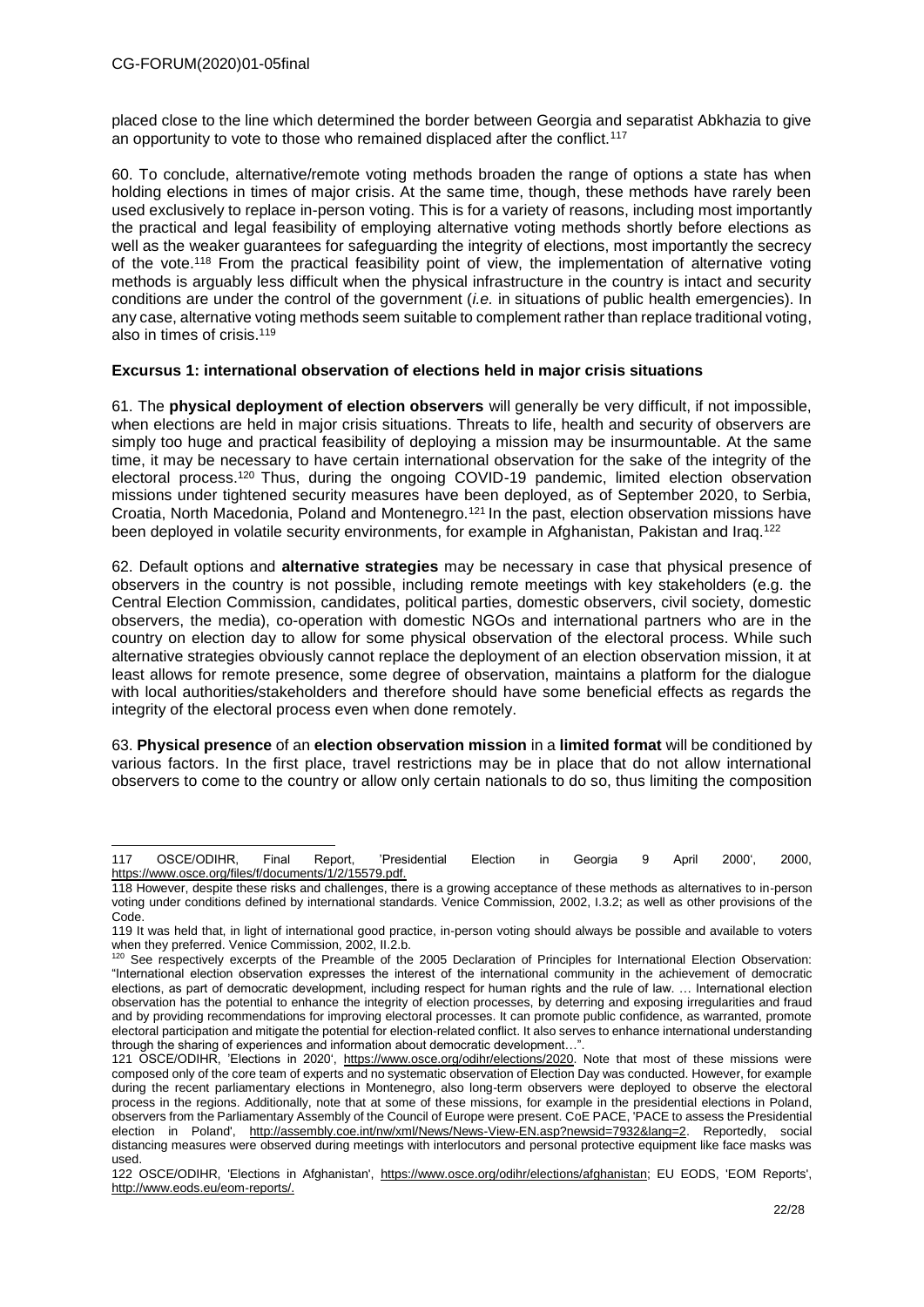of a mission.<sup>123</sup> Second, international observers may be required upon the arrival in the country to stay in quarantine or take a test when a public health crisis such as the current COVID-19 pandemic is ongoing. Here, the latter is naturally the only possible option and it is up to the inviting state's authorities to facilitate solutions that are conducive to the conduct of observation activities. Third, the personal composition of the mission needs to be adjusted to the crisis situation at hand. For example, during the current COVID-19 pandemic or in insecure environments, it is not recommended for persons from vulnerable groups to participate in missions due to age limitations or health risks.<sup>124</sup> Further, social distancing should be adhered to both during meetings with interlocutors and on the Election Day and personal protective equipment like face masks should be provided and used. In any case, the number of observers on the ground should be limited.<sup>125</sup>

64. Observing elections in times of major crisis entails a number of technical difficulties, regardless of whether observation activities are conducted in person or remotely. Often, transparency of electoral processes is significantly reduced due to the contingencies of the crisis at hand. Similarly, deadlines may be shortened and decisions taken by authorities affecting the process may be made abruptly without due deliberation. Possible impacts on state-of-emergency measures on observation activities if effective, need to be also taken into consideration.<sup>126</sup> When alternative voting provisions like remote voting or early voting are in place, observation activities need to be adjusted accordingly to follow these processes.<sup>127</sup> Remote analysis may need to be necessary in some cases.<sup>128</sup> In case of pandemic or insecurity, some areas within the country may not be accessible due to increased risk of infections or injuries. Whereas meetings with key stakeholders in the relatively secure environment of the capital may be feasible, observations throughout the country on Election Day is likely to be very limited. Therefore, cooperation with partners from other international organisations and domestic election observers can provide an opportunity to follow the course of Election Day as well as developments in the pre-election period in the country.

#### **Excursus 2: considerations in relation to the postponement of elections**

65. Postponement of elections often comes with various impacts on the regulatory framework governing elections. This includes practical considerations regarding, for example, the setting of different legal timeframes/deadlines, the registration of voters and candidates, the determination of the duration of campaign and monitoring of campaign finance, and the procedures for election dispute resolution. Importantly, different situations need to be distinguished. Elections can be cancelled, meaning that electoral processes like voter and candidate registration are discontinued and a new process is launched from the scratch for the new election. Alternatively, elections can be also delayed/postponed, meaning that ongoing electoral processes and their timeframes are suspended and restored once the postponed election is announced/held.<sup>129</sup> A variant of the latter is the postponement of merely the second round of elections.<sup>130</sup>

66. The difference is however not always clear like, for example, in the 2020 postponed presidential elections in Poland where the elections were held only *de jure* but no voting took place on the Election Day until new elections were announced and held almost two months later.<sup>131</sup> In terms of particular impacts of election postponements, after the 2020 postponed elections in Poland, it was criticised that legal amendments to the electoral law adopted between the originally scheduled and the postponed election jeopardised the stability and clarity of the election legislation and had practical implications for

<sup>123</sup> World Politics Review, 'How Election Observers Are Adapting to COVID-19', 2020, https://www.worldpoliticsreview.com/trend-lines/28902/how-election-observers-are-adapting-to-covid-19. 124 EFOR Policy Brief no. 89, Planning election observation during the COVID-19 pandemic, 2020, https://expertforum.ro/en/files/2020/08/PB-89-observation.pdf.

<sup>125</sup> Ibid.

<sup>126</sup> Global Network of Domestic Election Monitors, 'Guidance on Election Monitoring During the COVID-19 Pandemic', 2020, https://gndem.org/stories/guidance-on-election-monitoring-during-the-covid-19-pandemic/.

<sup>127</sup> Ibid.

<sup>128</sup> World Politics Review, 'How Election Observers Are Adapting to COVID-19', 2020.

<sup>129</sup> IFES, 'Legal Considerations When Delaying or Adapting Elections', 2020, https://www.ifes.org/sites/default/files/ifes\_covid-19\_briefing\_series\_legal\_considerations\_when\_delaying\_or\_adapting\_elections\_june\_2020.pdf.

<sup>130</sup> In case of the latter, most probably, no alteration/update concerning voter and candidate registration is necessary with respect to the postponement. In line with the general rule, the voter register needs to be updated between the rounds with regard to recently deceased voters, those who turned 18 years of age, and citizens who changed residence, if relevant for voting (e.g. local elections). Venice Commission, 2002, I.1.2.vi.

<sup>131</sup> OSCE/ODIHR, Statement of Preliminary Findings and Conclusions, 'Republic of Poland – Presidential Election, 28 June 2020', 2020, p 1, [https://www.osce.org/files/f/documents/4/9/455728.pdf.](https://www.osce.org/files/f/documents/4/9/455728.pdf)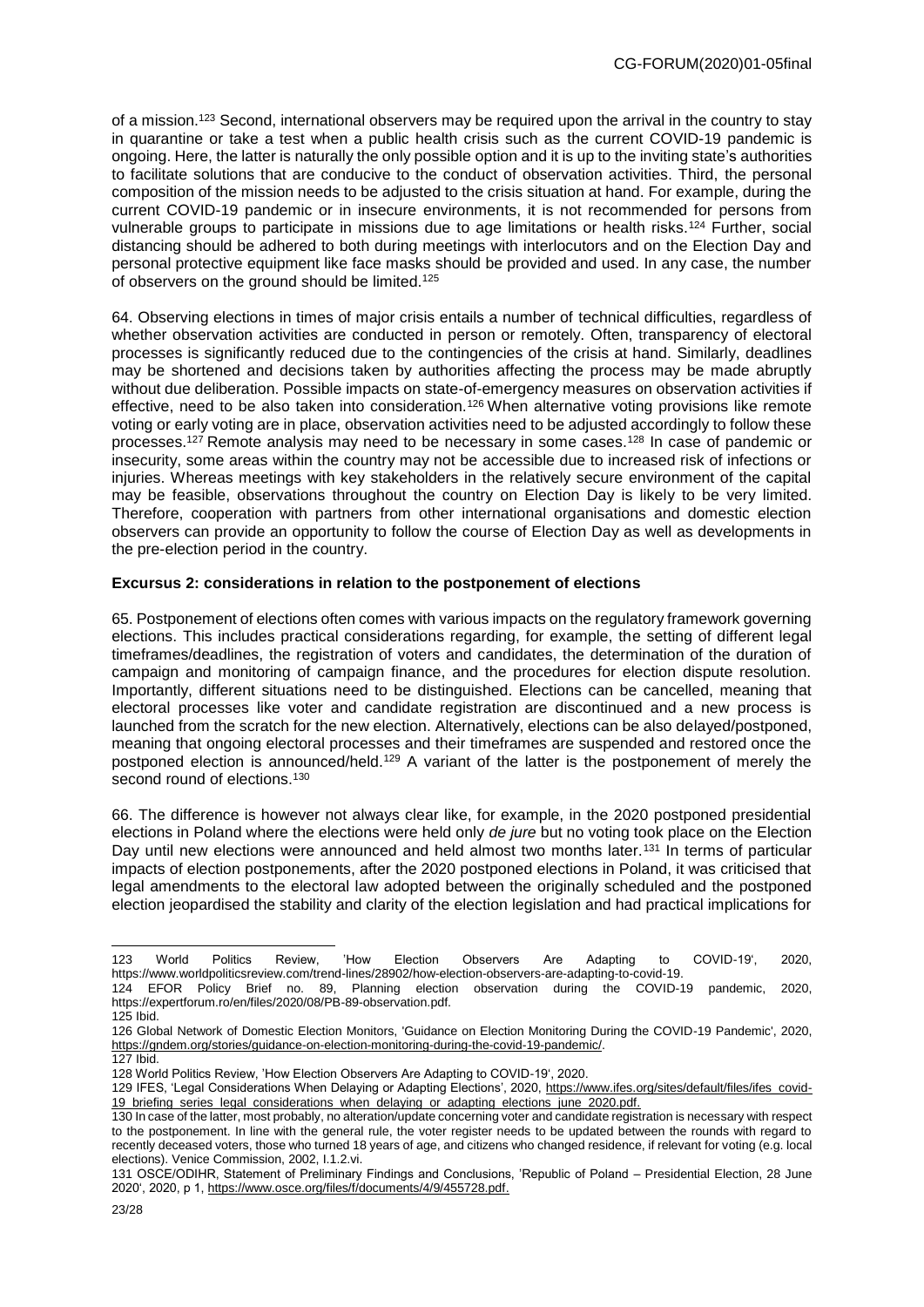candidate registration, campaigning and campaign finance, voting methods, and resolution of election disputes.<sup>132</sup>

67. In this regard, it is essential that any changes made between the two election dates do not, or to the most minimal extent possible, interfere with the fundamental principles of democratic elections, namely the universal, free, equal and secret suffrage.<sup>133</sup> This includes preserving an equal level playing field among contestants, most importantly refraining from abusing the postponement of elections as a means of giving an advantage to the incumbent. In practical terms, the length of time between originally scheduled and postponed elections is an important factor. The shorter the gap between the originally scheduled and the postponed election is, the less impact may be expected due to discontinuation of the electoral processes. When only the second round is postponed, generally, no issues should arise in terms of voter or candidate registration, except for regular situations like updating the voter register between rounds in terms of deleting deceased voters, adding voters who reached voting age and reflecting changes in residency of voters where relevant.<sup>134</sup> In any case, decisions should be transparent, consultative and inclusive both on the legal and procedural level and legal certainty along with stability must be preserved.<sup>135</sup>

68. In particular, as regards voter registration, the process of registering voters should be re-started when elections are postponed to duly update electoral registers and, most importantly, achieve enfranchisement of newly eligible voters as was the case in 2020 local elections in Spain where elections were postponed in two regions due to the outbreak of the pandemic.<sup>136</sup> Likewise, sufficient deadlines should be provided for candidates to re-register, if required, for the postponed election and existing requirements for collection of signatures should be adjusted accordingly. For example, in Poland, candidates registered for the originally scheduled elections were re-registered upon request.<sup>137</sup> In Romania, candidates for the postponed 2020 local elections were allowed to register with half the number of support signatures previously required.<sup>138</sup>

69. With regards to the regulation of an election campaign, the preservation of the equal level playing field and of legal certainty is essential. An illustrative example is Poland where the regulation of election campaigning suffered from uncertain legal grounds and campaigning and campaign finance were in a legal limbo during the period between the *de facto* cancelled elections of 10 May and the date of passing a new law on postponing elections on 2 June. <sup>139</sup> On a positive note, the new law established updated ceilings for campaign spending limit, allowing additional fifty per cent of the original ceiling for candidates registered for the original date of elections and allowing the same ceiling of fifty per cent for the newly registered candidates, taking into account the shorter duration of the election campaign between the cancelled and the newly announced elections.<sup>140</sup> Finally, deadlines in election dispute resolution should not be negatively affected by election postponement. 141

# **4.3. Evaluation**

70. Clearly, the conduct of elections is not easy in times of major crisis but should not be considered as impossible with adequate measures to protect the life, health and security of voters, the electoral staff and of observers.<sup>142</sup> In principle, the latter considerations can be balanced with safeguarding the integrity and the principles of free and fair elections. It may however come at a considerable cost and require according trade-offs.

<sup>132</sup> Ibid; OSCE/ODIHR, Statement of Preliminary Findings and Conclusions, 'Republic of Poland – Presidential Election, Second Round 12 July 2020', 2020[, https://www.osce.org/files/f/documents/9/e/457210\\_0.pdf.](https://www.osce.org/files/f/documents/9/e/457210_0.pdf)

<sup>133</sup> Venice Commission, 2002.

<sup>134</sup> Venice Commission, 2002, I.1.2.vi.

<sup>135</sup> Venice Commission, 2002.

<sup>136</sup> IFES, 2020, p 17.

<sup>137</sup> OSCE/ODIHR, Statement of Preliminary Findings and Conclusions, 'Republic of Poland – Presidential Election, 28 June 2020', 2020, p 2.

<sup>138</sup> IFES, 'Legal Considerations When Delaying or Adapting Elections', 2020, p 17.

<sup>139</sup> OSCE/ODIHR, Statement of Preliminary Findings and Conclusions, 'Republic of Poland – Presidential Election, 28 June 2020', 2020, p 3.

<sup>140</sup> Ibid.

<sup>141</sup> Ibid, p 4.

<sup>142</sup> See for example M. Maley, 'Electoral Management Under Covid-19, 2020, University of Melbourne', https://law.unimelb.edu.au/data/assets/pdf\_file/0003/3393066/WP71\_Maley.pdf.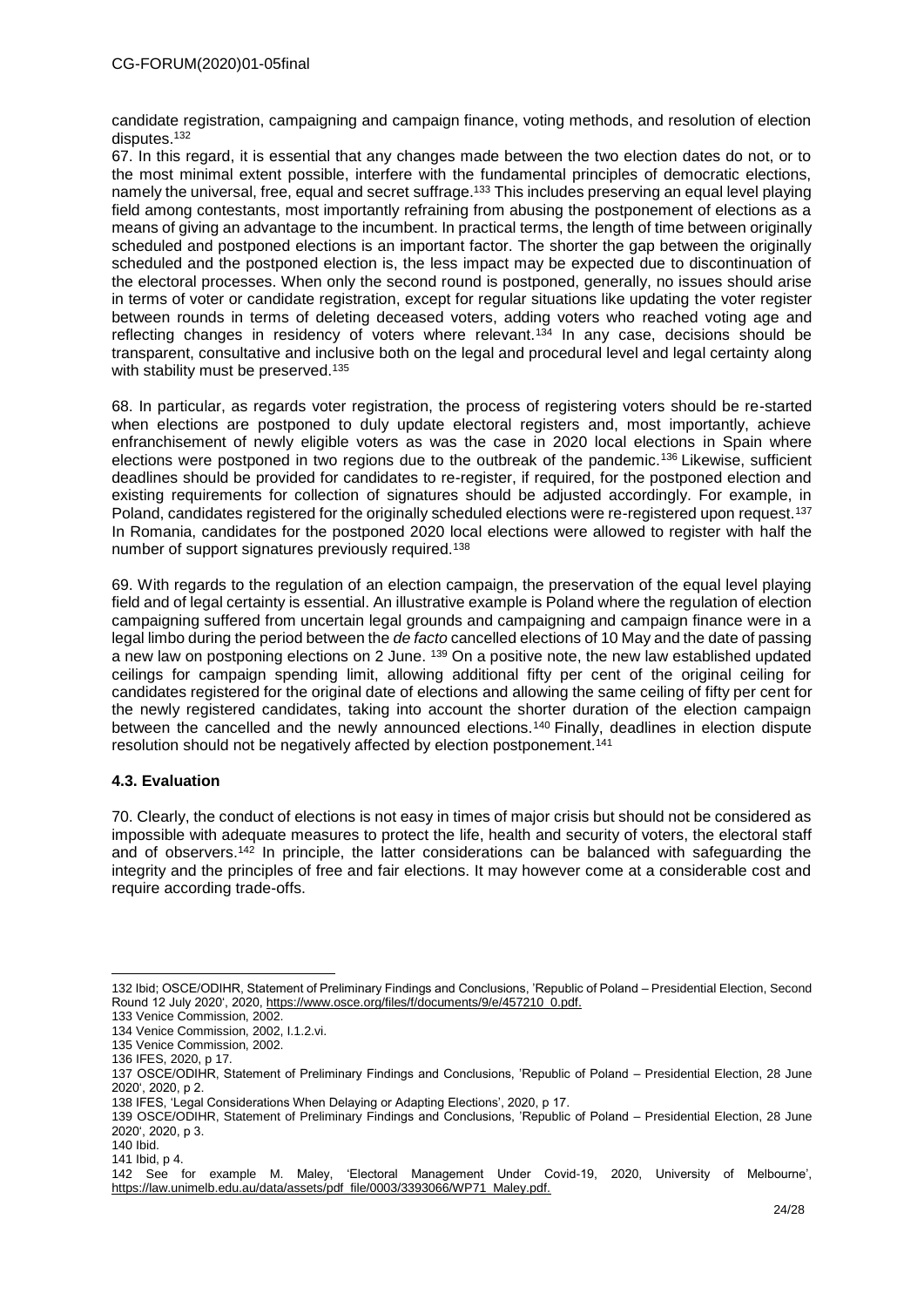71. Hence, states are usually faced with the possibly difficult choice of postponing or rather holding elections: the question to be asked accordingly is how to strike the "ideal" balance between the necessary protection of the rights to life/health/security and the obligation to realise the right to political participation by holding elections?

# **5. PARAMETERS ON WHETHER TO HOLD OR TO POSTPONE ELECTIONS**

72. As regards the decision whether to hold or rather postpone elections, an international human rights and best practices perspective offers guidance and puts limits to state action; *e.g*. an election cannot be postponed indeterminately. Within this frame set by international human rights law, it will be up to a state to decide in accordance with the domestic situation whether to hold an election notwithstanding the crisis situation and implement according mitigation measures (including increased/exclusive reliance on alternative voting methods) or rather postpone the election. What parameters can be drawn upon by a state for guidance when faced with this difficult decision?

73. Various parameters come to mind. They include, perhaps most importantly, the **extent of the crisis situation.** For example, in case of health emergencies, this includes the **spread/intensity of the pandemic**. According criteria can be the curve of infections, the reproduction factor (R below or over 1), the number of hospitalised persons, the number of persons in intensive care, the capacities of a state's hospitals etc. On the basis of these data, in consultation with national health authorities, a state will have to assess the probability/extent to which the holding of elections (with according mitigation measures) may contribute to a further spread of the disease. Can the health-risk for electoral officials and voters be reasonably reduced through the adoption of mitigation measures?<sup>143</sup> For example, the local elections in England were postponed for a year due to the outbreak of pandemic.<sup>144</sup> On the contrary, authorities in Romania decided, after an initial postponement, to hold local elections in September 2020 despite the steep rise of COVID-19 cases in the country.<sup>145</sup> Likewise, is a meaningful election observation possible without incurring undue health risks for observers? Or is the remaining risk too high which would warrant the postponement of the specific election?

74. Similarly, when it comes to **natural disasters and security threats**, the fundamental element to consider is the extent of destruction resulting from the crisis situation at hand. Is the general physical infrastructure, like roads, railways etc., functional so that voters, observers and poll workers can get to the polls and administer elections, respectively? Further, is electoral infrastructure such as polling stations and tallying centres operational and adequately staffed? Is it in a state's capacity to put all necessary infrastructure back in place before Election Day and employ adequate mitigating measures to facilitate the electoral process? Or should the state instead provide voters with an alternative voting method via *e.g.* postal voting? Postal voting may however not be possible in situations of large-scale natural disasters and violent outbreaks as infrastructure is likely to be non-operational. All these elements need to be considered before the decision to hold or postpone elections is made all while keeping in mind that these challenges are often localised and what counts for certain parts of the country may be different elsewhere and thus different mitigating measures or alternative methods may be appropriate.

75. Moreover, the situation on the ground in most affected areas may still be dangerous due to continuing hostilities, related risks of voter intimidation by armed actors, or health risks related to the aftermath of a natural disaster. Is the state capable of **mitigating** these **risks** by employing security units and ensuring the security of election participations so that people can vote freely and without fear for their lives? No doubt, if elections are held under these circumstances a careful balance needs to be reached as regards to the risks voters and poll workers can reasonably be exposed while ensuring that elections still comply with international electoral standards. For instance, during the 2015 local elections in Ukraine, the government decided to postpone elections that were to be held in municipalities located immediately along the line of contact between the warring parties even though they were still under government control.<sup>146</sup>

144 BBC, 'Coronavirus: English local elections postponed for a year', 2020[, https://www.bbc.com/news/uk-politics-51876269.](https://www.bbc.com/news/uk-politics-51876269) 145 Romania Insider, Local elections in Romania: Election campaign starts with special COVID-19 safety rules, 2020, [https://www.romania-insider.com/local-elections-campaign-start-2020.](https://www.romania-insider.com/local-elections-campaign-start-2020)

146 OSCE/ODIHR, Final Report, 'Local Elections in Ukraine 25 October and 15 November 2015', 2016.

<sup>143</sup> For possible mitigation measures, see above, Part 4.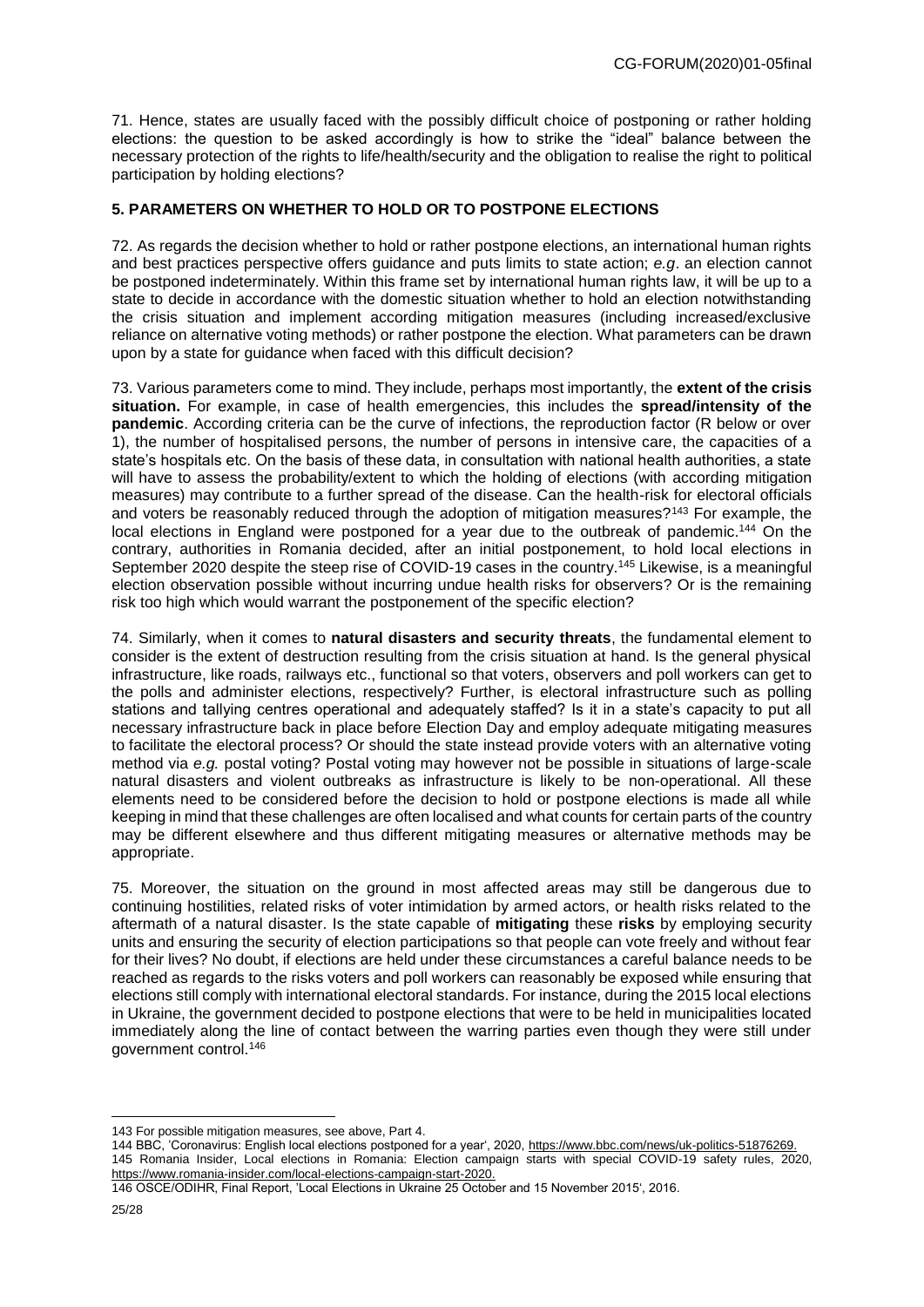76. Special consideration needs to be given to the decision to hold or postpone elections in case of a **terrorist attack** committed shortly before or on Election Day. Arguably, a decision needs to be reached depending on the magnitude and scale of the attack. On the one hand, in a situation when only a few polling stations are affected, one could argue that cancelling elections throughout the whole country is unnecessary and even dangerous as it sets a precedent to disrupt the electoral process in the whole country by a limited terrorist attack and may undermine political stability of the country as such. On the other hand, if numerous coordinated attacks are committed, this undoubtedly gives grounds for suspending and postponing elections.<sup>147</sup>

77. In addition, **financial and logistical considerations** will play a role.<sup>148</sup> These include a state's (financial and operational) means to implement according mitigation measures during the elections: additional/alternative polling stations; deploy security personnel; provide for disinfectants etc (see above, Part 4). A state will have to assess whether it has the capacities and also the manpower to implement what is required to reduce the risk of infection or the security threats on the Election Day. Also, in case of a destruction of electoral infrastructure: at what costs can elections be made possible? Another parameter is whether a state has the experience and the capacities to implement postal voting and/or rely on new voting technologies in addition to – or even instead of – in-person elections. Does the legal framework provide for these options? Are according arrangements for alternative voting methods in place? Practically speaking, in case of postal voting: is the postal service reliable?<sup>149</sup>

78. Another important factor is the possible protection of **vulnerable groups**, especially of older persons, persons with certain underlying health conditions (in case of pandemics) or potentially targeted minorities (in case of security threats) on the Election Day.<sup>150</sup> Is a state able to make arrangements to protect these groups against infection and/or the security threat at stake; *e.g.,* through secure mobilevoting; proxy-voting or by making them vote remotely or in separate polling stations? Indeed, a state should assess on a more general basis whether elections in times of a pandemic or other major crisis situations disproportionally exclude certain groups of voters, such as the mentioned risk groups, people in rural communities, the poor, members of minorities or illiterate persons who either do not dare to vote in view of related (health or security) risks or have – where remote voting is provided for – less access to and familiarity with internet- or postal-voting.<sup>151</sup> The latter would raise issues in terms of nondiscriminatory/equal participation. Similar considerations apply when infrastructure is destroyed because of natural disasters: are certain groups concerned disproportionately affected?

79. More generally, **turn-out considerations** may play a role for the decision whether to hold or rather postpone elections. A state should assess whether people will be willing to vote notwithstanding the crisis situation and also whether they will be able to vote given the various obstacles that may have arisen as a result of the crisis: a very low turn-out risks to de-legitimise the results especially when members of the above-mentioned groups are disproportionately excluded. In France, for example, holding the first round of local elections by in-person voting amidst of the COVID-19 pandemic resulted in a record-low turn-out.<sup>152</sup> On the contrary, during the local elections in Bavaria (Germany) and in South Korea, the increased reliance on remote voting led to higher turnouts.<sup>153</sup>

80. Especially in the context of security threats and natural disasters, a large number of voters can be displaced and thus face the risk of disenfranchisement due to various obstacles of legal, administrative and practical nature to registering and voting. In such situations, it is up to domestic authorities to consider mitigation measures to facilitate voting by displaced voters and/or put in place alternative/remote voting provisions. The question however is whether it is feasible to implement these measures (*e.g.* shortly before elections) and if not, whether genuine elections are possible when a large portion of the population cannot vote and thus elections should rather be postponed. For example, the feasibility of the implementation of postal voting for voters displaced by the hurricane Katrina in New

<sup>147</sup> M. Morley, 2018, pp 597-600.

<sup>148</sup> Venice Commission, 2020, para 114. '… organizing elections during a state of emergency may be financially more difficult for the state institutions than postponing the elections, as some special arrangements are probably necessary due to security reasons. …'.

<sup>149</sup> For details on the possible measures see above Part 4.

<sup>150</sup> Among health conditions classified as risk are lung or heart disease, diabetes or conditions that affect their immune system. 151 Venice Commission, 2020, para 112. '… turnout is likely to be lower where the elections are held during an emergency situation. Most often, elderly people or most vulnerable groups of voters (either in the armed conflicts or emergencies due to pandemics or natural disasters) are the groups of voters who do not participate as actively as otherwise. ..

<sup>152</sup> The Economist, 'France Suspends Local Elections Because of Covid-19', 2020, https://www.economist.com/europe/2020/03/19/france-suspends-local-elections-because-of-covid-19.

<sup>153</sup> Deutsche Welle, 'Coronavirus Affects Election Turnout in France', Bavaria, 2020.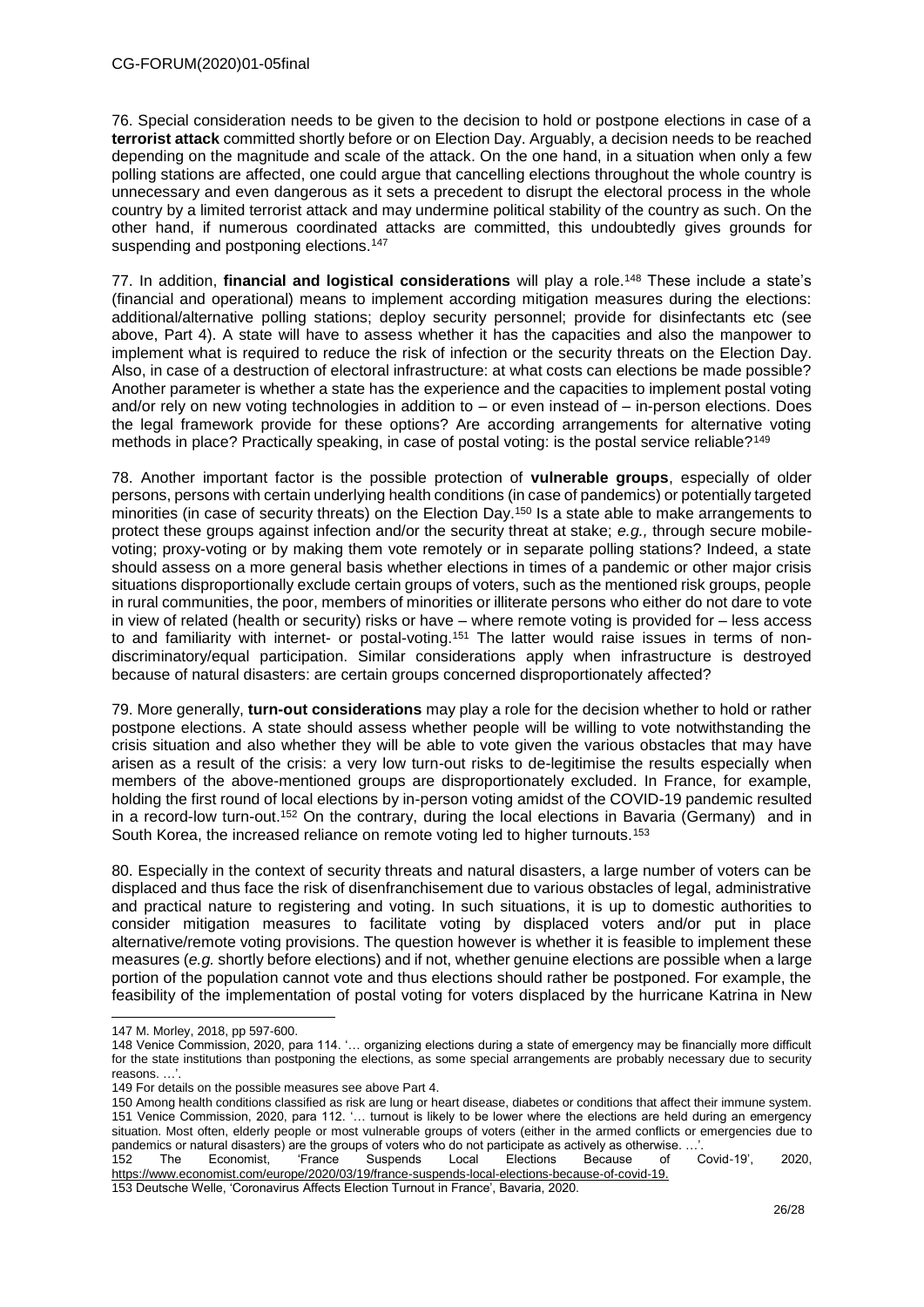Orleans was underestimated by the authorities, with ensuing shortcomings in delivering the postal ballots to affected voters of whom a large number remained disenfranchised on Election Day.<sup>154</sup>

81. Another factor is the **legal/constitutional framework** and whether there is a legal basis to postpone elections (or introduce alternative voting methods).<sup>155</sup> In times of major crisis, as was shown, an adaptation of voting modalities may become necessary, such as the increased reliance on remote voting. Even the postponement of an election may be warranted. Does the existing legal/constitutional framework provide for such options? Or are amendments necessary? The more the stability of a legal framework is at stake, the more complex it will be to alter the rules of the electoral process*, e.g.,* by postponing elections.<sup>156</sup> Even if one accepts a more flexible approach to the required stability of the election law in times of a crisis,<sup>157</sup> a lack of transparency and resulting insecurity will negatively impact on voters' trust and an election's legitimacy.<sup>158</sup> All these will be relevant factors for a state to decide how to proceed.<sup>159</sup> In any case, utmost transparency towards all electoral stakeholders (parties, candidates, voters, observers, …) will be required and procedural safeguards (involvement of the Parliament; not only the executive branch in case of amendments) must be maintained.<sup>160</sup> Another parameter is the overall **political situation.** A state may face different scenarios, depending on local conditions: for example, there might be a risk of turbulences/civil unrest when deciding to hold elections: certain groups of voters may feel excluded or the trust of voters may be reduced in case of widespread/exclusive reliance on remote – mostly postal – voting methods. Conversely, there may likewise be unrest if voters fear a possible cementation of political power and abuse, for instance when elections are postponed for an indefinite period.<sup>161</sup> The decision is thus necessarily situation specific. In any case, an as inclusive process as possible, resulting either in the holding of elections with mitigation measures or the postponement of elections, seems necessary.

82. From the perspective of the obligation of states to respect the right to political participation, perhaps the most important parameter is the **probability of holding elections in accordance with international standards notwithstanding the scope of the crisis.** <sup>162</sup> A state will have to consider whether and to what extent the principles of universal, free, equal and secret suffrage can be upheld notwithstanding the measures adopted to mitigate the risk of spread of a disease, of voter disenfranchisement or of security threats on the Election Day. Be it limitations of human-to-human contact during public health emergencies, loosening of rules for voter registration and identification for displaced voters, or raising presence of security forces during polling, the state authorities need to decide what restrictions and mitigating measures can ultimately be accepted as possible trade-offs. For example, to what extent does an election campaign which predominantly takes place in social media

<sup>154</sup> The Wall Street Journal, 'Louisiana Seeks Funds to Reach Displaced Voters', 2005.

<sup>155</sup> As regards the legal basis eg in times of emergency, this is different. See Venice Commission, 2020, para 97: '…Under several constitutions an extraordinary situation will postpone, or provide an opportunity to postpone upcoming elections, for example by extending the term of parliament (Croatia, Italy, Germany, Greece, Poland, Lithuania, Slovenia, Spain, Hungary and Canada). Similarly, a situation of emergency may prohibit the dissolution of parliament (Germany, Spain, Portugal, Poland, Hungary, Russia). In Turkey, a declared state of war causes elections to be postponed (Article 78 of the Constitution). In Estonia, the parliament, the President, and representative bodies of local authorities may not be elected, nor may their authority be terminated during a state of emergency or a state of war. If the term of office of the parliament, the President or representative bodies of local authorities should expire during a state of emergency or a state of war or within three months after the termination of a state of emergency or a state of war, that term is extended. In these cases, new elections are called within three months following the termination of the state of emergency or the state of war.'

<sup>156</sup> Indeed, good electoral practice requires the electoral law should generally not be changed/altered less than a year before the election, except in technical matters. Venice Commission, 2002, II.2.b.

<sup>157</sup> Even if not foreseen, changes may indeed still be possible. As affirmed by the Venice Commission: during a pandemic it may not be possible to follow all principles governing elections as in normal times. Venice Commission, 2020, para 98; The stability of the legal framework might thus be relativized in times of pandemic, as possible trade off. See ibid, para 110.

<sup>158</sup> The consequences of a lack of transparency were shown by the negative example of the Polish Presidential elections which were originally scheduled for beginning of May, should have been conducted entirely by remote/postal-voting to finally be postponed only a few days before the envisaged election day. EPDE, 'Timeline of the Election Chaos', 2020, https://www.epde.org/en/news/details/timeline-of-the-election-chaos.html.

<sup>159</sup> See also Venice Commission, 2020, para 118: 'A related question is who should decide on the postponement of elections: rules should be clear and competences well attributed/established.'

<sup>160</sup> See above, Section 4.

<sup>161</sup> Venice Commission, 2020, para 101 respectively. See also ibid, para 102 as regards the list of measures against such abuse, including judicial oversight, limitations in time as regards postponement, qualified majorities in parliament etc; See also United Nations Sustainable Development Group, 'Policy Brief: COVID-19 and People on the Move', 2020, p 21, https://unsdg.un.org/resources/policy-brief-covid-19-and-people-move.

<sup>162</sup> See Venice Commission, 2020, para 96. In these circumstances, the fairness of the elections might be doubtful. In order for the elections to be in accordance with the main principles stated in the Code of Good Practice in Electoral Matters – universal, equal, free, secret and direct suffrage –, it must be possible not only to give a vote, but also to have open and fair electoral campaigning. Venice Commission, 2002, I.3.1.